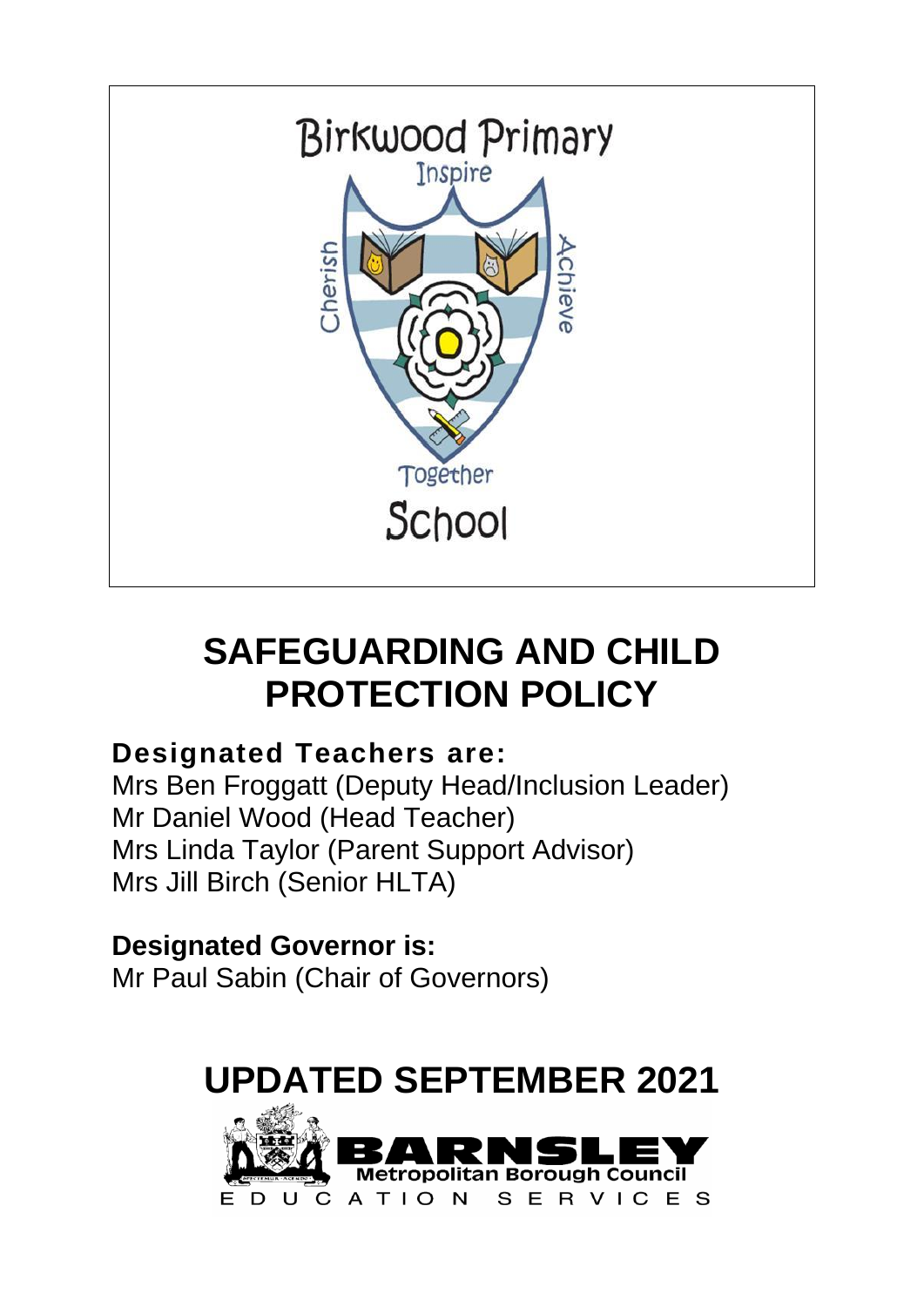# **Contents**

- 1. Aims, Purpose and Principles
- 2. School Designated Safeguarding Head
- 3. Designated Safeguarding Governor
- 4. Recruitment
- 5. Volunteers
- 6. Induction And Training
- 7. Dealing With Concerns
- 8. Safeguarding In School
- 9. Photographing Children
- 10. Confidentiality
- 11. Conduct Of Staff
- 12. Physical Contact And Restraint
- 13. Allegations Against Members Of Staff
- 14. Before And After School Activities
- 15. Contracted Services
- 16. Provision to Help Pupils Stay Safe
- 17. Implementation, Monitoring and Review
- 18. Parents and Carers
- APPENDIX 1: Safeguarding Children: Whistleblowing
- APPENDIX 2: Definitions and Symptoms of Abuse
- APPENDIX 3: Specific Safeguarding Issues
- APPENDIX 4: County Lines
- APPENDIX 5: Contextual Safeguarding
- APPENDIX 6: Mental Health
- APPENDIX 7: Peer on Peer Abuse
- APPENDIX 8: Online Safety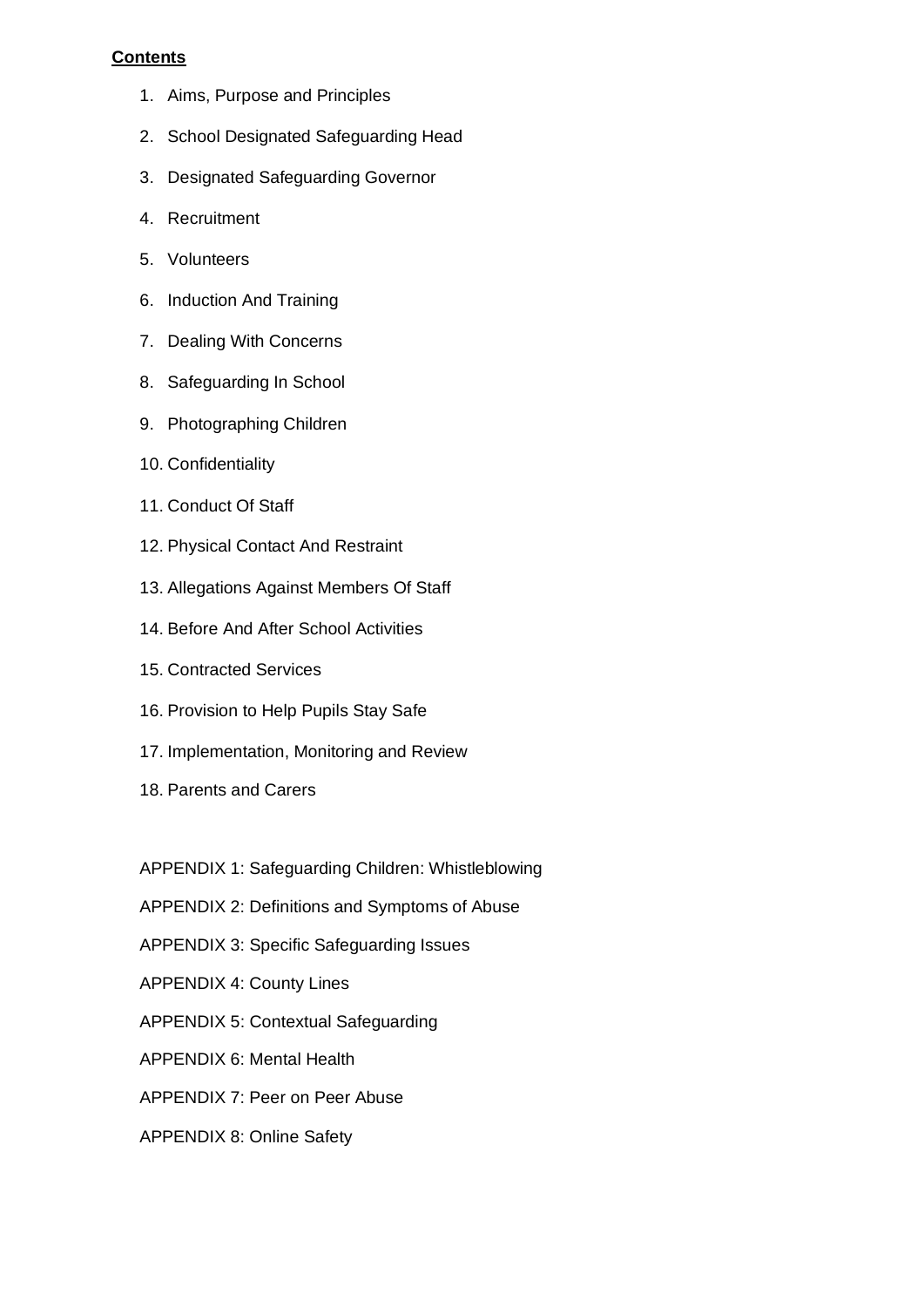# **AIMS OF THIS POLICY**

- To ensure that children are effectively safeguarded from the potential risk of harm at Birkwood Primary School and that the safety and wellbeing of the children is of the highest priority in all aspects of the school's work.
- To help the school maintain its ethos whereby staff, pupils, parents and governors feel able to articulate any concerns comfortably, safe in the knowledge that effective action will be taken as appropriate.

# **PURPOSE OF THIS POLICY**

- To ensure that all members of the school community:
- are aware of their responsibilities in relation to safeguarding and child protection.
- know the procedures that should be followed if they have a cause for concern.
- know where to go to find additional information regarding safeguarding.
- are aware of the key indicators relating to child abuse.
- fully support the school's commitment to safeguarding and child protection.

#### **The school Child Protection Policy should also be read in conjunction with Working Together to Safeguard Children July 2018 (inc. February 2021 updates) and Keeping Children Safe in Education September 2021.**

# **1 PRINCIPLES**

- 1.1 Section 175 and 157 of the Education Act 2002 gives maintained schools and academies a statutory duty to promote and safeguard the welfare of children, and have due regard to guidance issued by the Secretary of State<sup>1</sup> at all times.
- 1.2 This school recognises its legal and moral duty to promote the well-being of children, and protect them from harm, and respond to child abuse concerns when they arise.
- 1.3 We believe that every child and young person has at all times and in all situations a right to feel safe and protected from any situation or practice that results in a child being physically or psychologically harmed.
- 1.4 We agree that we have a primary responsibility for the care, welfare and safety of the pupils in our charge, and we will carry out this duty through our teaching and learning, extracurricular activities, pastoral care and extended school activities. In order to achieve this, all members of staff (including volunteers and governors) in this school, in whatever capacity, will at all times act proactively in child welfare matters especially where there is a possibility that a child may be at risk of significant harm.
- 1.5 The school seeks to adopt an open and accepting attitude towards children as part of their responsibility for pastoral care. The school hopes that parents and children will feel free to talk about any concerns and will see school as a safe place if there are any difficulties at home.
- 1.6 Children's worries and fears will be taken seriously if they seek help from a member of staff. However, staff must not promise secrecy if concerns are such that referral must be made to the appropriate agencies in order to safeguard the child's welfare.
- 1.7 In our school, if there are suspicions that a child's physical, sexual or emotional wellbeing is being, or is likely to be, harmed, or that they are being neglected, appropriate action will be taken in accordance with the Child Protection procedures issued by Barnsley Safeguarding Children Partnership(https://www.barnsley.gov.uk/services/children-families-andeducation/safeguarding-families-in-barnsley/safeguarding-children-in-barnsley/).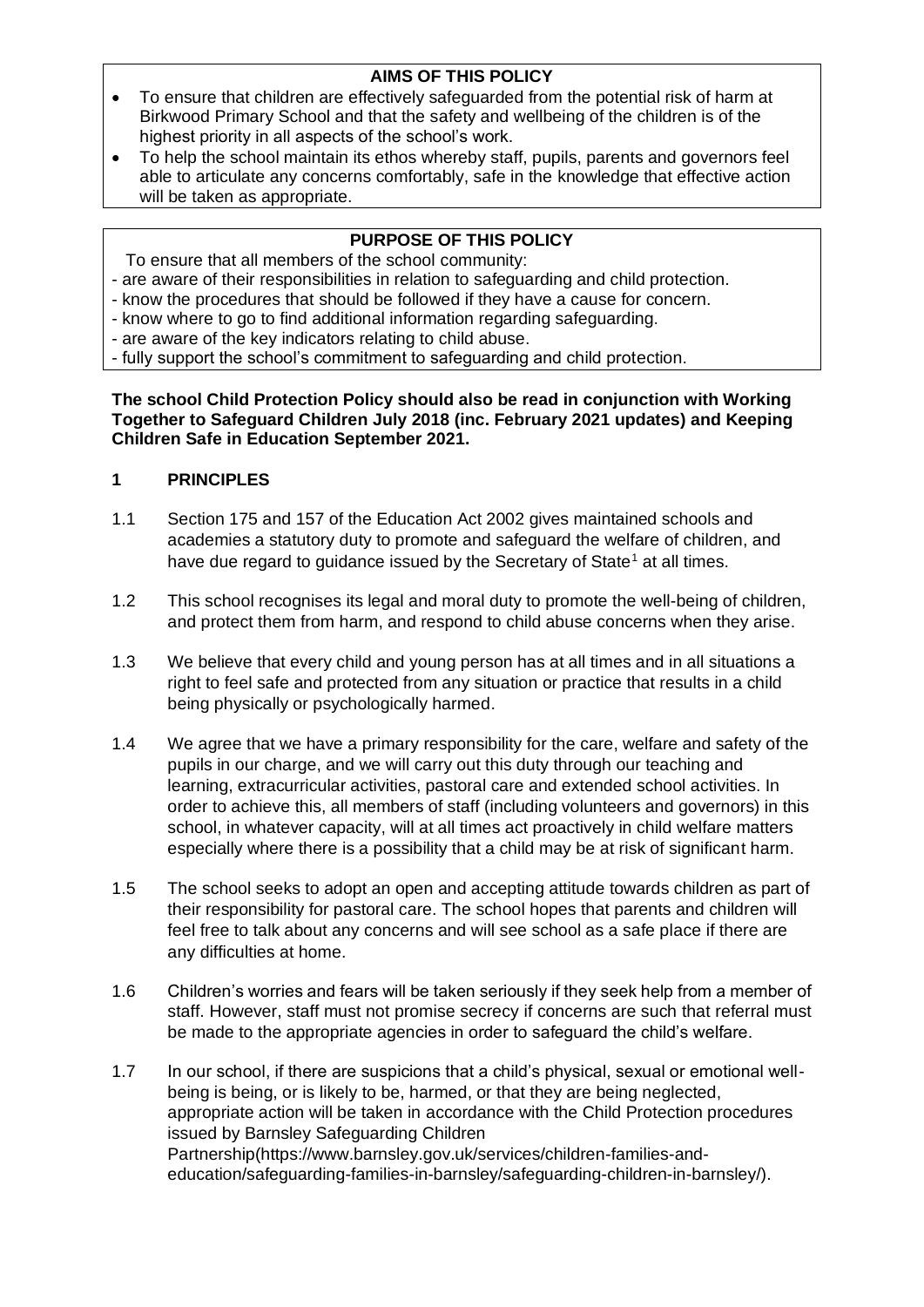#### 1.8 As a consequence, we

- assert that teachers and other members of staff (including volunteers) in the school are an integral part of the child safeguarding process;
- accept totally that safeguarding children is required and is an appropriate function for all members of staff in the school, and wholly compatible with their primary pedagogic responsibilities.
- recognise that safeguarding children in this school is a responsibility for all staff, including volunteers, and the Governing body;
- will ensure through training and supervision that all staff and volunteers in the school are alert to the possibility that a child is at risk of suffering harm, and know how to report concerns or suspicions;
- will designate a senior member of staff with knowledge and skills in recognising and acting on child protection concerns. He or she will act as a source of expertise and advice, and is responsible for coordinating action within the school and liaising with other agencies; (Designated Safeguarding Lead)
- ensure (through the Designated Safeguarding Lead) that all staff with designated responsibility for child protection will receive appropriate training to the minimum standard set out by the Barnsley Safeguarding Children Partnership (BSCP)
- will share our concerns with others who need to know, and assist in any referral process;
- will ensure that all members of staff and volunteers who have a suspicion or concern that a child may be suffering, or may be at risk of suffering significant harm, refer such concerns to the Designated Safeguarding Lead, who will refer on to Children's Social Care Assessment and Joint Investigation Service in accordance with the procedures issued by Barnsley Safeguarding Children Board.
- safeguard the welfare of children whilst in the school, through positive measures to address bullying, especially where this is aggravated by sexual or racial factors, disability or special educational needs, cyber bullying or Internet technologies
- will ensure that all staff are aware of the Child Protection Procedures established by Barnsley Safeguarding Children Partnership and, where appropriate, the Local Authority, and act on any guidance or advice given by them;
- will ensure through the recruitment and selection of volunteers and paid employees that all people who work in our school are suitable to work with children,
- will act swiftly and make appropriate referrals to the Local Authority Designated Officer where an allegation is made that a member of staff has committed an offence against a child, harmed a child, or acted in a way that calls into question their suitability for working with children.

# **2 DESIGNATED SAFEGUARDING LEAD IN SCHOOL**

2.1 The Designated Safeguarding Lead for safeguarding and child protection in this school is: **Ben Froggatt**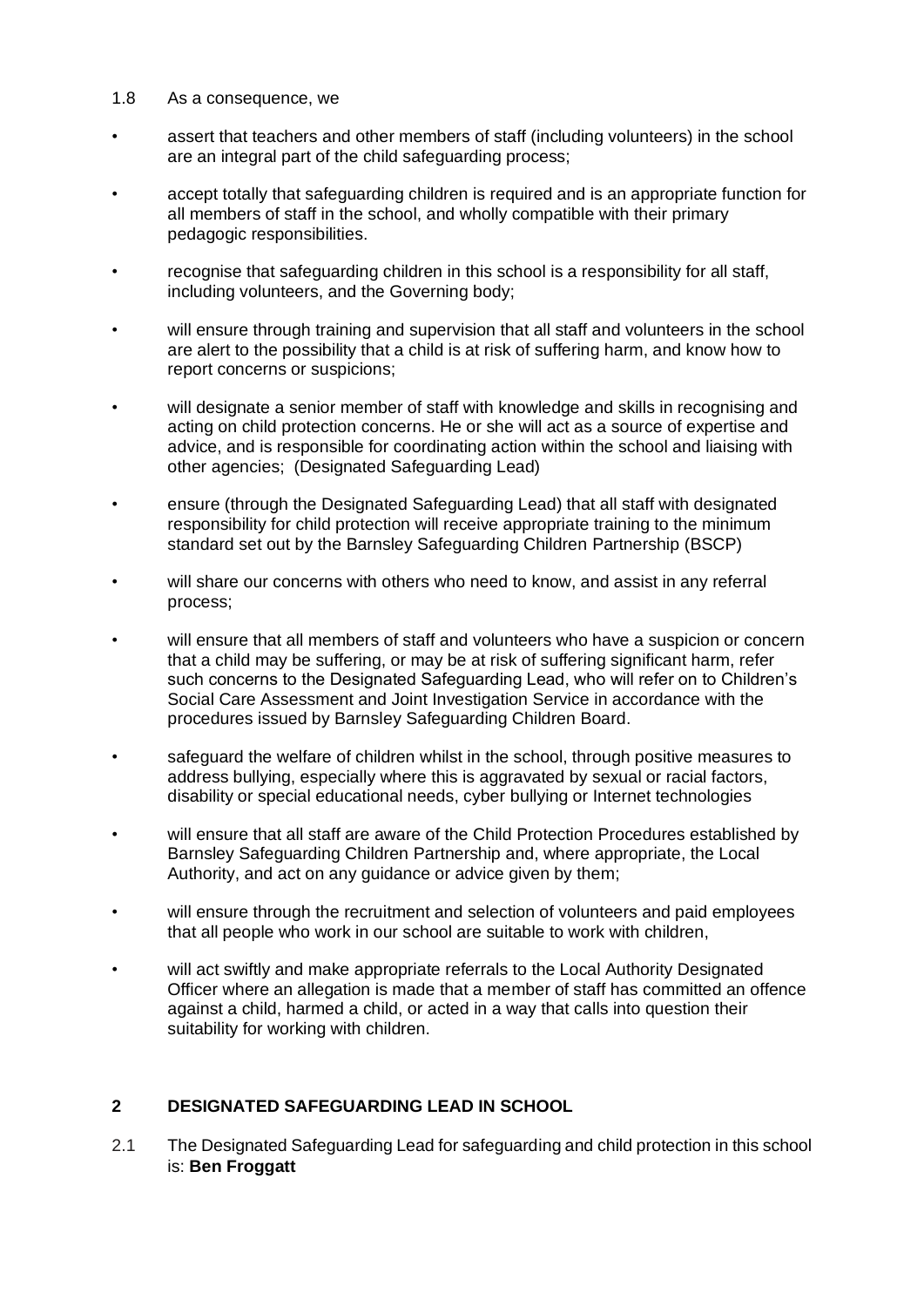- 2.2 In their absence, these matters will be dealt with by the Deputy Designated Safeguarding Leads: **Daniel Wood, Linda Taylor or Jill Birch**
- 2.3 The designated person is key to ensuring that proper procedures and policies are in place and are followed with regard to child safeguarding issues. They will also act as a dedicated resource available for other staff, volunteers and governors when they may have child protection concerns to discuss.
- 2.4 The school recognises that:
- The Designated Safeguarding Lead need not be a teacher but must have the status and authority within the school management structure to carry out the duties of the post – they must therefore be a senior member of staff in the school.
- All members of staff (including volunteers) must be made aware of who this person is and what their role is.
- The Designated Safeguarding Lead will act as a source of advice and coordinate action within the school over child protection cases
- The Designated Safeguarding Lead will need to liaise with other agencies and build good working relationships with colleagues from these agencies.
- They should possess skills in recognising and dealing with child welfare concerns.
- Appropriate training and support should be given.
- The Designated Safeguarding Lead is the first person to whom members of staff report concerns.
- The Designated Safeguarding Lead is responsible for referring cases of suspected abuse or allegations to the relevant investigating agencies according to the procedures established by the BSCP.
- The Designated Safeguarding Lead is not responsible for dealing with allegations made against members of staff, these are dealt with by the Headteacher.
- The Designated Safeguarding Lead will also ensure that the school is represented at Child Protection Conferences and that the required reports are written and available within the appropriate timescales as prescribed by Barnsley Safeguarding Children Partnership and discussed with families in advance of Conference.

2.5 To be effective they will:

- Act as a source of advice, support and expertise within the school and be responsible for coordinating action regarding a request for service by liaising with Children's Social Care and other relevant agencies over suspicions that a child may be suffering harm.
- Cascade safeguarding advice and guidance issued by Barnsley Safeguarding Children Partnership.
- Where they have concerns that a request for service has not been dealt with in accordance with the child protection procedures, they can discuss this with the Head of Safeguarding and Welfare/members of the Safeguarding Unit and consider what needs to happen next.
- Ensure each member of staff and volunteers at the school, and regular visitors (such as Education Welfare Officers, Connexions personal advisors, trainee teachers and supply teachers) are aware of and can access readily the Child Protection and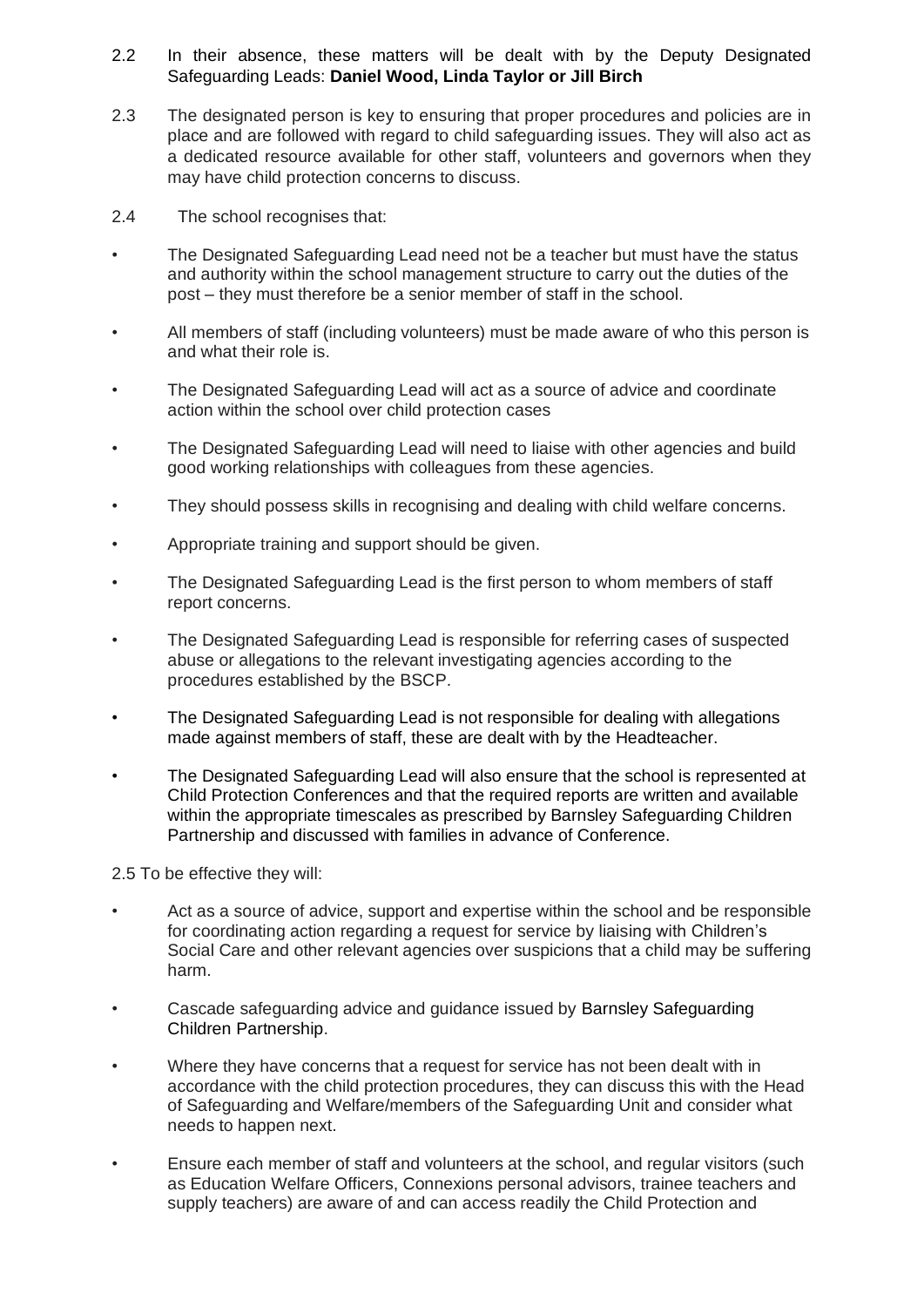Safeguarding Policy.

- Liaise with the Headteacher (if the Headteacher is not the Designated Safeguarding Lead) to inform him/her of any safeguarding issues and ongoing investigations and ensure there is always cover for the role.
- Ensure that this policy is updated and reviewed annually and work with the designated governor for child protection to ensure this takes place.
- Be able to keep detailed accurate secure written records of referrals/concerns, and ensure that these are held in a secure place.
- Ensure parents are aware of the Child Protection Policy in order to alert them to the fact that the school may need to make referrals of concerns to Children's Social Care. Raising parents' awareness may avoid later conflict if the school does have to take appropriate action to safeguard a child.
- Where children leave the school roll, ensure any child protection file is transferred to the new school as soon as possible but certainly within the 15 day national requirement, separately from the main file, and addressed to the Designated Safeguarding Lead for child protection. Wherever possible, this should include a face to face discussion and handover of the records. Both schools should sign a form to confirm the handover of the records, both schools should retain a copy of the transfer form.
- Where a child leaves and the new school is not known, ensure that the local authority is alerted so that the child's name can be included on the database for children missing education. The Local Authority should also be informed if a parent is considering elective home education so the relevant checks can be completed. Referrals regarding Elective Home Education and Children Missing Education should be made to the Education Welfare Service.
- 2.5 The Designated Safeguarding Lead also has an important role in ensuring all staff and volunteers receive appropriate training. They should:
- Attend training in how to identify abuse and know when it is appropriate to refer a case. (Training is every two years.)
- Have a working knowledge of how Barnsley Safeguarding Children Partnership operates and the conduct of a child protection case conference and be able to attend and contribute to these when required, to enhance the implementation of the Child Protection Plan.
- Attend any relevant training courses or workshops and then ensure that any new or key messages are passed to other staff, volunteers and governors.
- Make themselves (and any deputies) known to all staff, volunteers and governors (including new starters and supply teachers) and ensure those members of staff have had training in child protection. This should be relevant to their needs to enable them to identify and report any concerns to the designated Safeguarding Lead immediately.

## **3 DESIGNATED GOVERNOR**

The Designated Governor for Safeguarding at this school is: Mr Paul Sabin

3.1 Where appropriate, the Governors will ensure that sufficient resources are made available to enable the necessary tasks to be carried out properly under inter-agency procedures.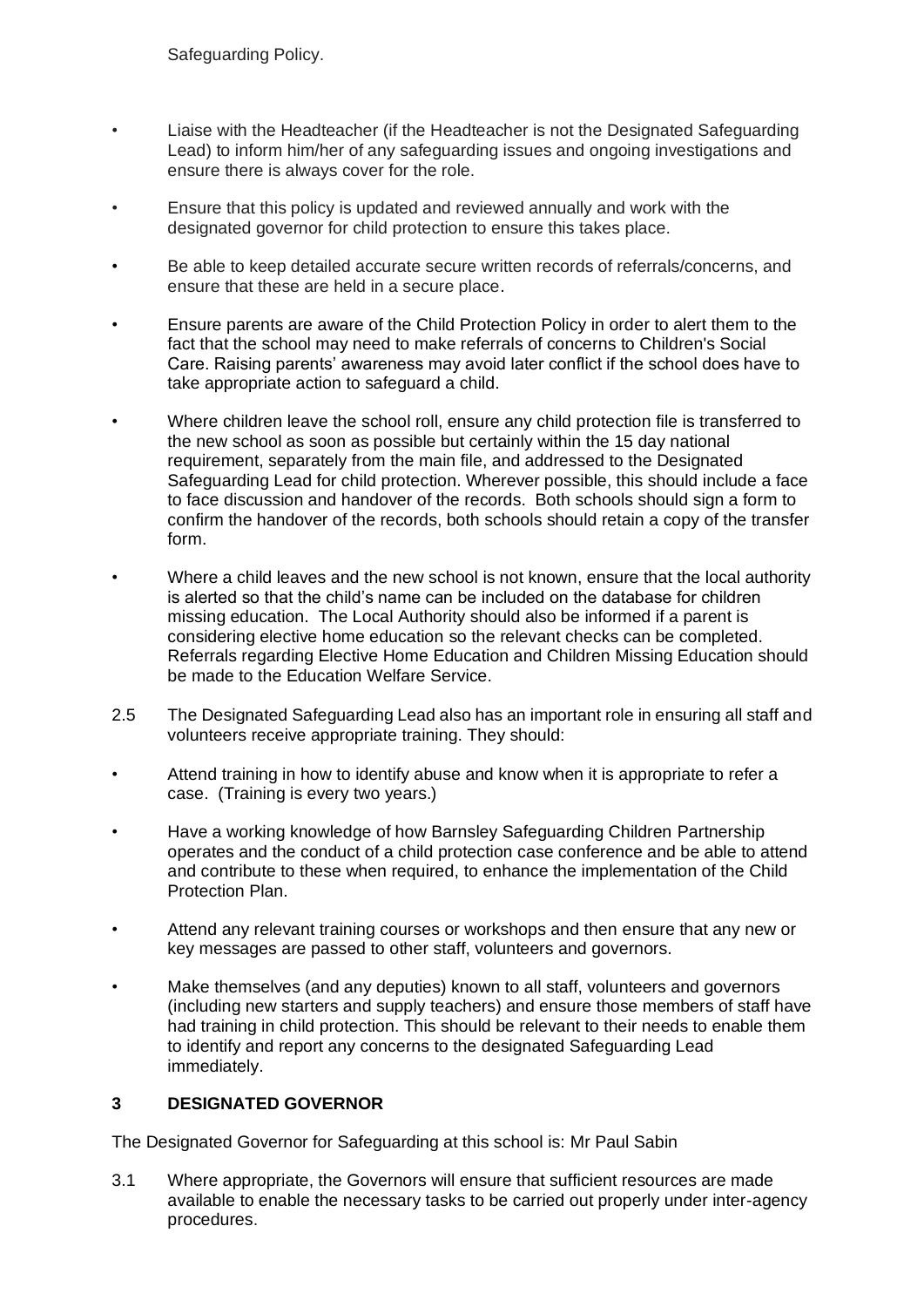- 3.2 The Governors will ensure that the designated member of staff for safeguarding is given sufficient time to carry out his or her duties, including accessing training.
- 3.3 The Governors will review safeguarding practices in the school on a regular basis, and no less than annually, to ensure that:
- The school is carrying out its duties to safeguard the welfare of children at the school;
- Hold a termly monitoring meeting with the designated safeguarding lead with an agreed focus.
- Members of staff and volunteers are aware of current child protection practices and that staff receive training where appropriate;
- Child protection is integrated into the school induction procedures for all new members of staff and volunteers and supply staff.
- The school follows the procedures agreed by Barnsley Safeguarding Children Partnership, and any supplementary guidance issued by the Local Authority
- All staff, volunteers etc will be vetted to ensure that only persons suitable to work with children shall work in the school.
- Where safeguarding concerns about a member of staff are raised, appropriate action will be taken in line with BSCP Allegations against Staff Procedures and BMBC Disciplinary Procedures and DfE guidance Dealing with Allegations of Abuse against teachers and other staff. Guidance for Local Authorities, Head Teachers, School Staff, Governing Bodies and Proprietors of Independent Schools (October 2012).

# **4 RECRUITMENT**

- 4.1 In order to ensure that children are protected whilst at this school, we will ensure that our staff and volunteers are carefully selected, screened, trained and supervised.
- 4.2 We accept that it is our responsibility to follow the guidance set out in "Safeguarding Children and Safer Recruitment in Education", in particular we will ensure that the following checks are satisfactorily completed before a person takes up a position in the school:

• Identity checks to establish that applicants are who they claim to be e.g. having sight of an applicant's birth certificate, passport and/or driving licence

- Academic qualifications, to ensure that qualifications are genuine
- Professional and character references prior to offering employment
- Satisfy conditions as to health and physical capacity
- Previous employment history will be examined and any gaps accounted for.
- DBS Checks will also be completed.
- The process should also confirm that the Preventing Illegal Working Declaration of Entitlement to Work in the UK is completed.

## **5 VOLUNTEERS**

5.1 We understand that some people otherwise unsuitable for working with children may use volunteering to gain access to children; for this reason, any volunteers in the school, in whatever capacity, will be recruited in line with BMBC Recruitment Policy.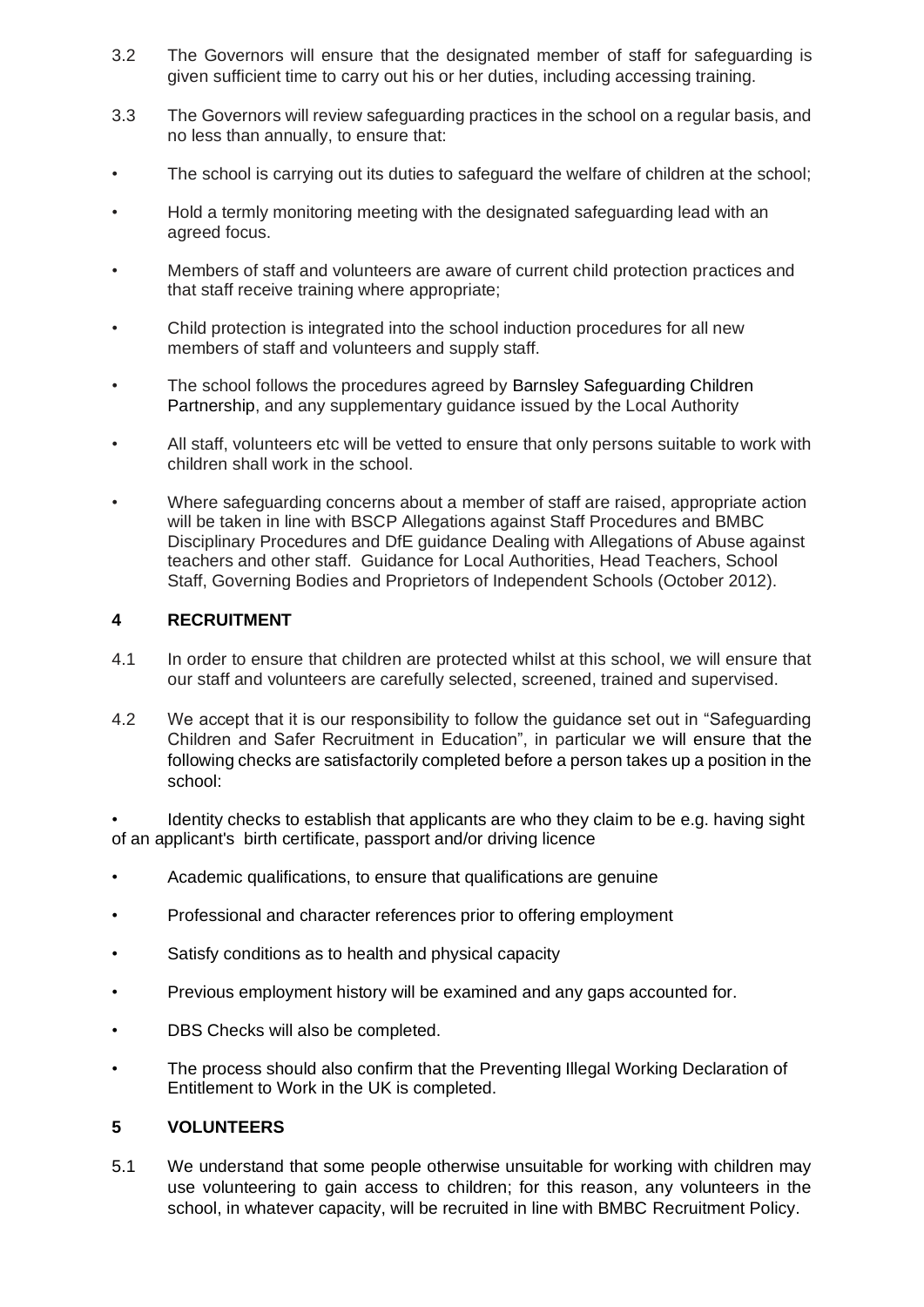5.2 'Working with Volunteers' policy is in place and WWV1 forms are used for all volunteers working within school.

#### **6 INDUCTION & TRAINING**

- 6.1 All new members of staff will receive induction training, which will give them an overview of the organisation and ensure they know its purpose, values, services and structure, as well as how to identify and report abuse, child protection concerns within the appropriate levels of confidentiality.
- 6.2 All new staff at the school (including volunteers) will receive child protection information and a copy of the Safeguarding and Child Protection policy on starting their work at the school.
- 6.3 All staff will be expected to attend training on safeguarding children and this will enable them to fulfil their responsibilities in respect of child protection effectively. The school will provide access to this training and new staff will also as part of their induction, complete the on line safeguarding training which can be accessed via the BSCP online portal.
- 6.4 All Staff will receive safeguarding updates at least annually, and the Designated Safeguarding Lead formal training every two years.
- 6.5 Staff visiting the school for short periods of time e.g. 1 day supply cover, will receive information in relation to safeguarding children and the procedures they must follow. (See Induction Policy)
- 6.6 All adults are required to attend safeguarding training. Attendance at school training will also be open to parent helpers, volunteers, extended schools providers, governors and any other parties that come in to contact with children on a regular basis. These staff will also be signposted to the online training available via the Barnsley Safeguarding Children Board website.
- 6.7 For staff who are unable to access face to face Safeguarding awareness training the school expects them to complete online training as above. All NQTs and students are expected to have completed the Safeguarding awareness training prior to commencing their employment.

## **7 DEALING WITH CONCERNS**

- 7.1 It is not the responsibility of any member of staff or volunteer to investigate any suspicions or concerns that a child/young person is at risk of or is suffering significant harm.
- 7.2 All concerns must be reported to the Designated Safeguarding Lead immediately using the CPOMS system. For staff that don't have a CPOMS log in, for example lunchtime staff, concerns should also be recorded using the school's Cause for Concern documentation or through another member of staff on CPOMS.
- 7.3 A Cause for Concern is an action, observation or discussion that makes you feel anxious about the safety or wellbeing of a child. Concerns may relate to any categories of abuse and may involve an adult or another child as the perpetrator of the alleged abuse.
- 7.4 The Designated Safeguarding Lead will decide on the appropriate actions,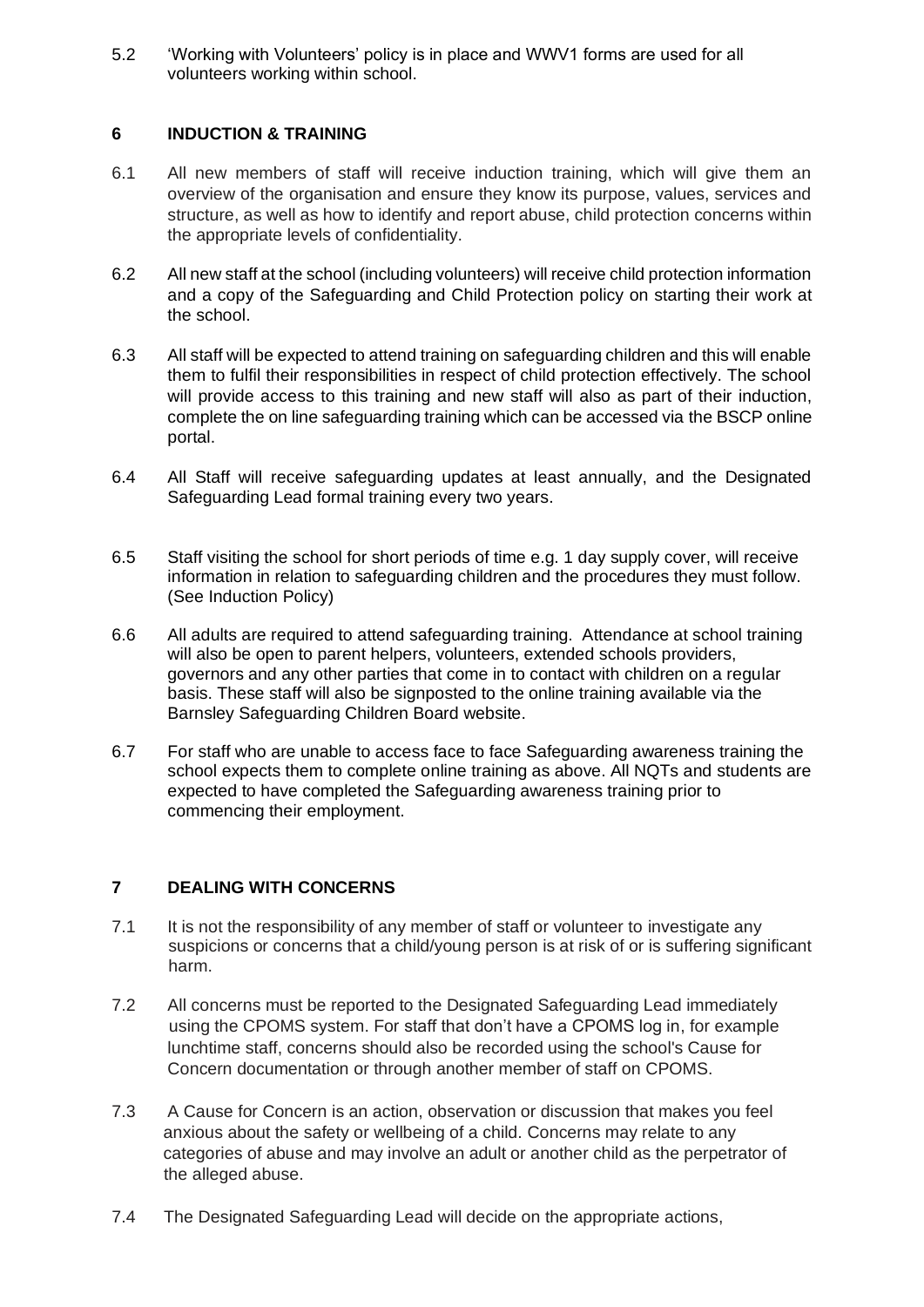completing the section 'For designated teacher use' on the Cause for Concern form (for staff who don't have a CPOMS log in) or detail the action in the relevant section on the CPOMS system.

- 7.5 The Designated Safeguarding Lead will consider if the issue needs to be passed to Children's Social Care Assessment and Joint Investigation Team for further action via a telephone conversation and the Request for a Service procedure.
- 7.6 Where an EHA or referral to Social Care is required, the information will be recorded on CPOMS or a Cause for Concern Form and all relevant staff will be alerted.
- 7.7 All discussions, telephone calls and meetings in relation to the child/young person must be recorded on the CPOMS system.
- 7.8 The Designated Safeguarding Lead and other appropriate professionals will hold a monthly meeting to discuss and review all live and dormant records. The Designated Safeguarding Lead will then be able to:
	- monitor that the agreed actions have taken place
	- assess the impact of the actions and the progress being made
	- agree the next steps
	- quality assure the written records
	- collate a report for the Governing body outlining the level of child protection concerns and work being undertaken
	- ensure that clear actions are followed up where there is a Child Protection Plan in place and the outcomes are monitored.
	- Ensure school is represented at Core Groups and Conferences
- 7.11 The documentation for each child/young person must be stored in a secure place.

7.12 School leaders and Governors understand the importance of Multi-agency working, as set out in Working Together to Safeguard Children. This may include:

- Providing a co-ordinated offer of early help where needs are identified
- Contributing to inter-agency plans to support children who are subject to child protection plans
- Allowing access for children's social care to conduct section 17 or 47 assessments

This may require working with the 3 safeguarding partners:

- Local authority (LA)
- Clinical commissioning group
- Police

If the safeguarding partners have named school as a 'relevant agency' school leaders will co-operate with their published arrangements.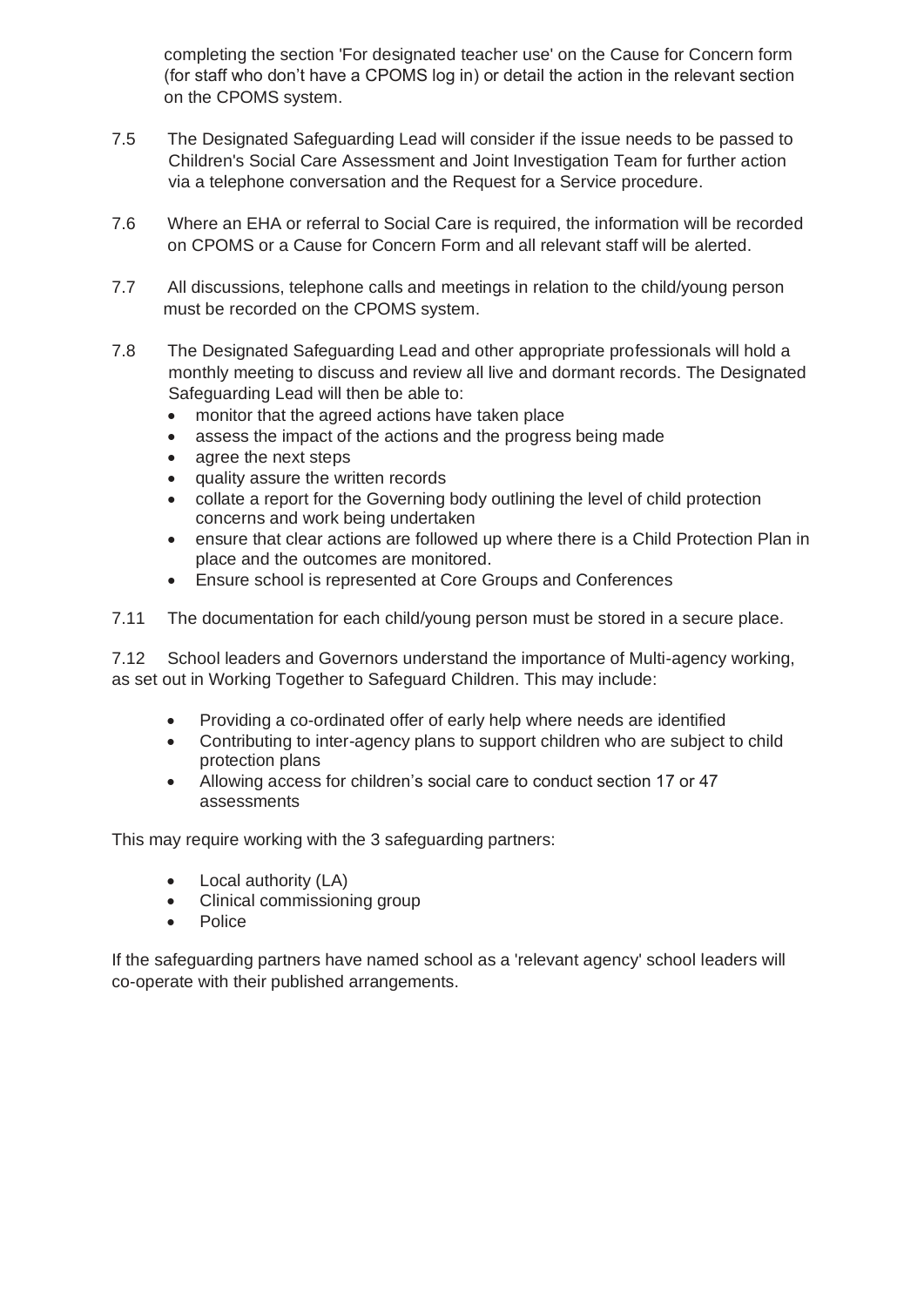# **8 SAFEGUARDING IN SCHOOL**

- 8.1 As well as ensuring that child protection concerns are addressed, we will also ensure that children who attend the school are kept safe from harm whilst they are in our charge.
- 8.2 The PREVENT strategy **Ben Froggatt** is the specified person of contact (SPOC) in relation to Prevent.

At Birkwood follow the procedures set out by BMBC:

a) If a member of staff has concerns that an adult or young person may be vulnerable to the messages of violent extremism, that person should in the first instance discuss those concerns with their DSL and Head of School.

b) The DSL and Head Teacher will report any concerns to the SPOC

c) The SPOC will inform the Safeguarding Children Head of Safeguarding and Welfare and liaise with:

- Link in with the Joint Partnership Silver Prevent Group
- Link in with Prevent lead officers from other agencies
- Provide advice and support for team managers and agency staff
- 8.3 To this end, this policy must be seen in conjunction with the school's policies on:
	- Personal, Social and Health Education and Sex and Relationships Education; child protection issues will be addressed through the curriculum as appropriate.
	- Anti-Bullying Policy; the school will also ensure that bullying and racial harassment is identified and dealt with so that any harm caused by other pupils can be minimised. We will pay particular attention to sexualised behaviour, or bullying that is homophobic in nature, cyber bullying or where there appear to be links to domestic abuse in the family home. Incidents of bullying will be investigated, recorded through the Cause for Concern Process and reported to the Local Authority on the electronic recording system.
	- Safe recruitment
	- Code of conduct for staff
	- **Confidentiality**
	- Behaviour and discipline
	- Health & Safety
	- Physical Intervention managing challenging behaviour
	- Allegations against members of staff
	- E-safety
	- Whistle Blowing
	- Visitors policy
	- Induction policy
	- Information sharing policy
	- Supervision Policy
	- Children Missing Education
	- Sexual Violence and Sexual Harassment Policy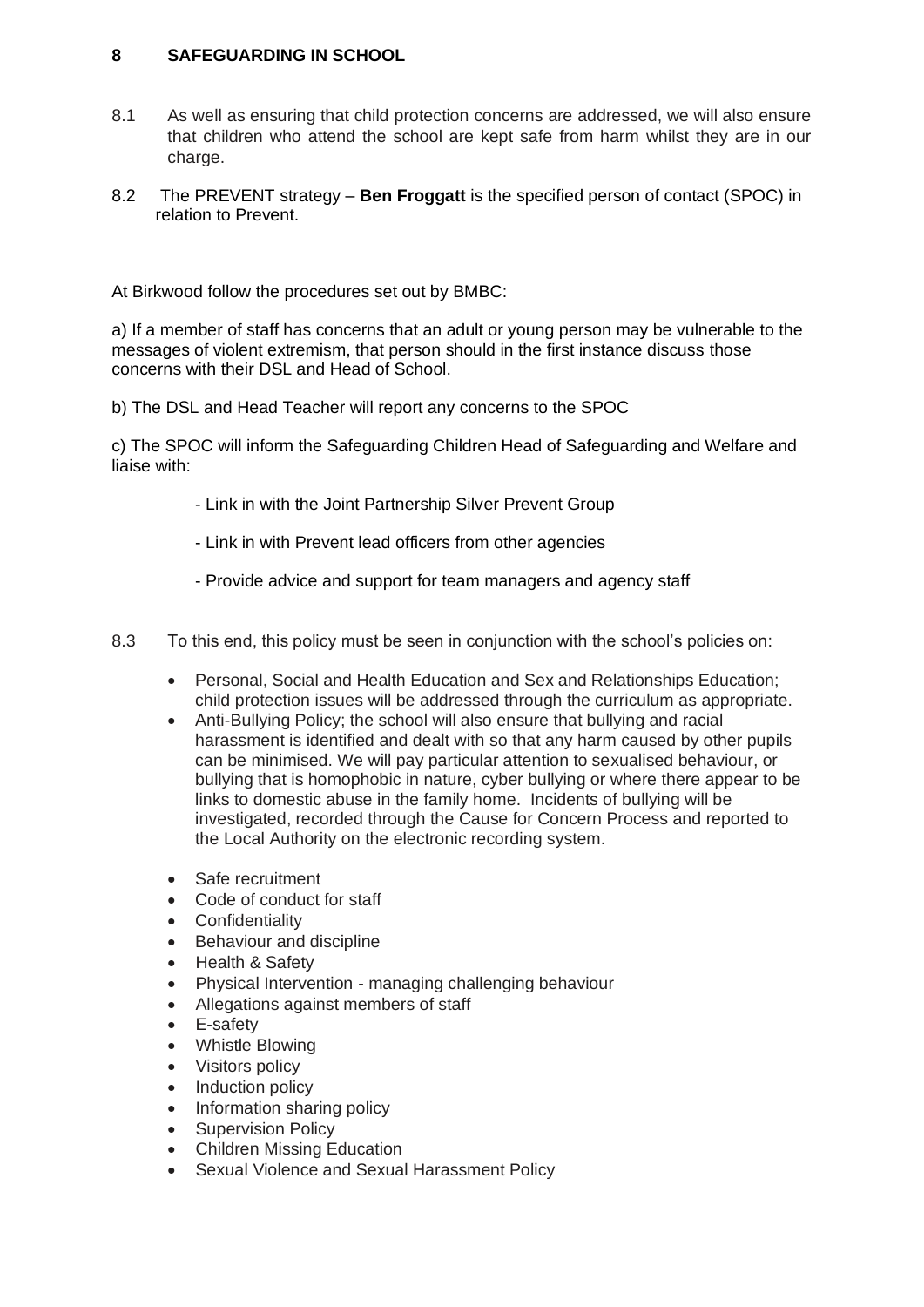# **9 PHOTOGRAPHING CHILDREN**

- 9.1 We understand that parents/carers like to take photos of or video record their children in the school play, or at sports day, or school presentations. This is a normal part of family life, and we will not discourage parents from celebrating their child's successes.
- 9.2 However, if there are Health and Safety issues associated with this i.e. the use of a flash when taking photos could distract or dazzle the child, and cause them to have an accident, we will encourage parents to use film or settings on their camera that do not require flash.
- 9.3 We will not allow others (visitors to school e.g. theatre groups or workshop providers) to photograph or film pupils during a school activity without the parent's permission.
- 9.4 We will not allow images of pupils to be used on school websites, publicity, or press releases, without express permission from the parent, and if we do obtain such permission, we will not identify individual children by name.
- 9.5 The school cannot however be held accountable for photographs or video footage taken by parents or members of the public at school functions.
- 9.6 At the start of each academic year parental consent to the taking and use of photographs and videos will be updated for each pupil
- 9.7 The allowing of photographs and videos will be at the discretion of the Headteacher.

# **10 CONFIDENTIALITY and INFORMATION SHARING**

## **(refer to the School Confidentiality and Information Sharing Policy)**

- 10.1 The school, and all members of staff at the school, will ensure that all data about pupils is handled in accordance with the requirements of the law, and any national and local guidance.
- 10.2 Any member of staff who has access to sensitive information about a child or the child's family must take all reasonable steps to ensure that such information is only disclosed to those people who need to know.
- 10.3 Regardless of the duty of confidentiality, if any member of staff has reason to believe that a child may be suffering harm, or be at risk of harm, their duty is to forward this information without delay to the designated Safeguarding Lead.

## **11 CONDUCT OF STAFF**

- 11.1 The school has a duty to ensure that high standards of professional behaviour exist between staff and children, and that all members of staff are clear about what constitutes appropriate behaviour and professional boundaries.
- 11.2 At all times, members of staff are required to work in a professional way with children. All staff should be aware of the dangers inherent in:
	- working alone with a child
	- physical interventions
	- cultural and gender stereotyping
	- dealing with sensitive information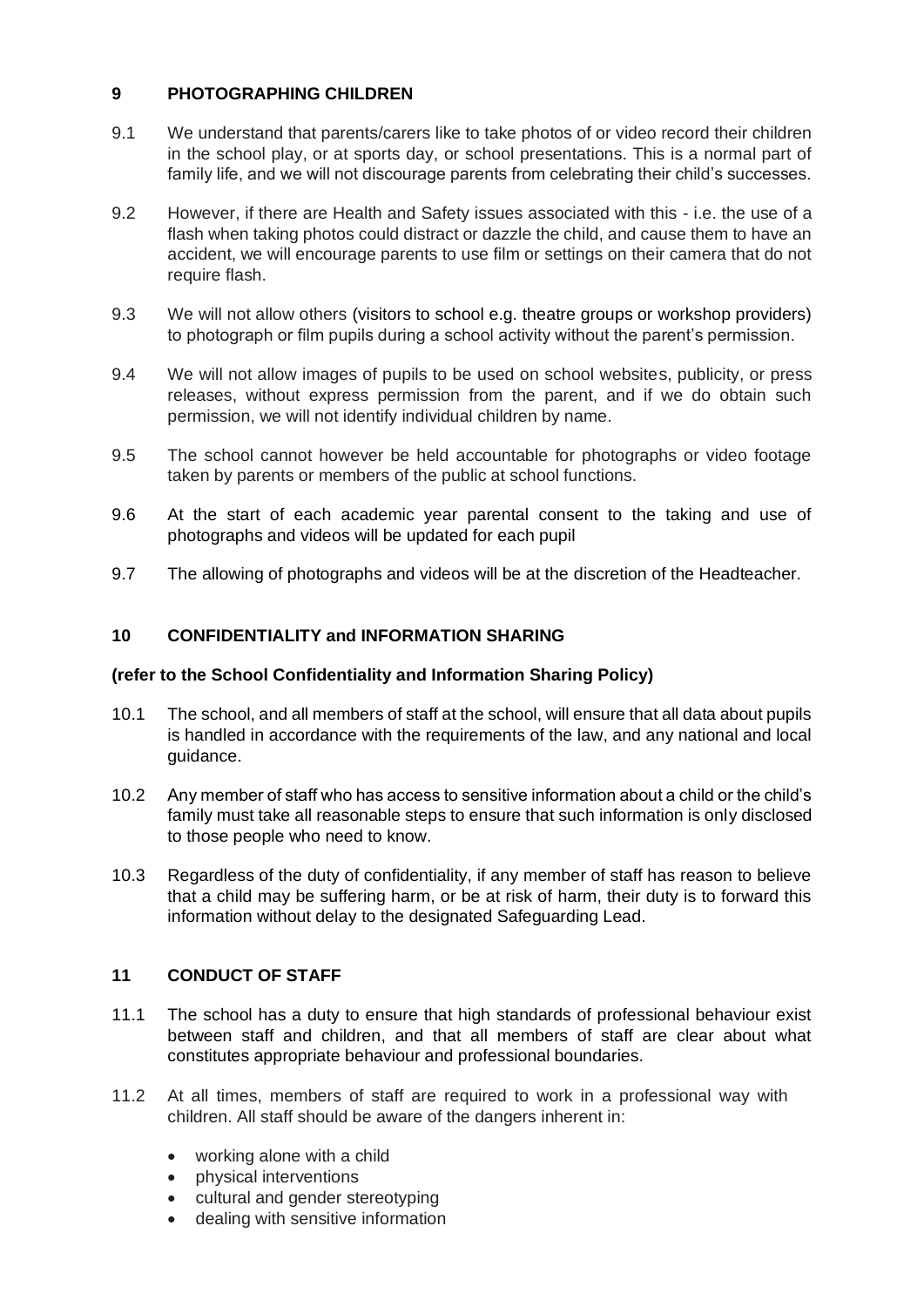- giving to and receiving gifts from children and parents
- contacting children through private telephones (including texting), e-mail, MSN, or social networking websites.
- disclosing personal details inappropriately
- meeting pupils and families outside school hours or school duties
- 11.3 If any member of staff has reasonable suspicion that a child is suffering harm, and fails to act in accordance with this policy and Barnsley Safeguarding Children Partnership procedures, we will view this as misconduct, and take appropriate action
- 11.4 An agreed code of conduct in relation to safeguarding has been agreed and adopted by all adults working with children at Birkwood Primary School. Any member of staff who does not adhere to the policy will be subject to disciplinary procedures
- 11.5 An agreed Whistle Blowing policy in relation to safeguarding (appendix 1) to supplement to BMBC corporate policy has been agreed in order to support the school ethos where pupils and staff can talk freely about concerns knowing they will be listened to and appropriate action taken.
- 11.6 There are a range of mechanisms in place to ensure that pupils feel comfortable to express their concerns to adults for example:
	- To the Parent Support Advisor or Inclusion Leader at their office
	- Through encouragement to discuss issues at Ask it sessions
	- Via the school council meetings
	- An open approach to discussing issues with staff

# **12 PHYSICAL CONTACT AND RESTRAINT**

- 12.1 Members of staff may have to make physical interventions with children. Members of staff will only do this in line with school policy on managing challenging behaviour.
- 12.2 All staff should have undertaken Team Teach training and interventions should be in accordance with the Team Teach principles.

## **13 ALLEGATIONS AGAINST MEMBERS OF STAFF**

- 13.1 If anyone makes an allegation that any member of staff (including any supply, volunteer or Governor) may have:
- Possibly committed an offence against or related to a child
- Behaved in a way that has harmed or may have harmed a child
- Behaved towards a child in a way which indicates s/he would pose a risk of harm if they worked regularly or directly with children.
- Behaved or may have behaved in a way that indicates they may not be suitable to work with children.
- 13.2 The allegation will be dealt with in accordance with national guidance and agreements, as implemented locally by BSCP.
- 13.3 The Headteacher, rather than the designated member of staff, will handle such allegations, unless the allegation is against the head teacher, when the chair of governors will handle the school's response.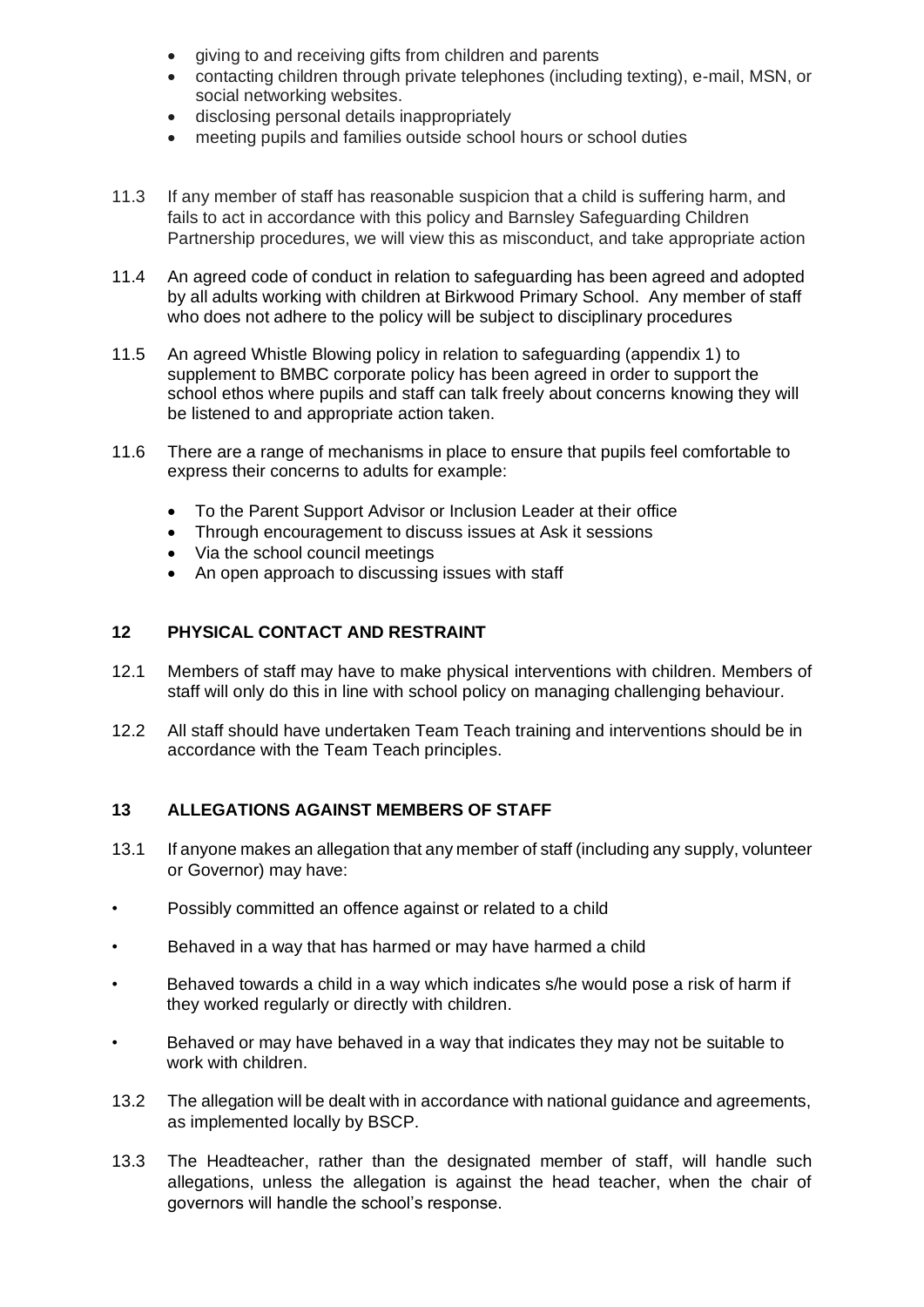- 13.4 The Headteacher (or chair of governors) will collate basic information about the allegation, and report these without delay to the Local Authority Designated Officer (LADO). The LADO will discuss the concerns and offer advice and guidance on how the situation will be managed and if a strategy meeting will be required.
- 13.5 The Headteacher should not investigate the concerns or discuss with the alleged perpetrator without having spoken to the LADO.

# **14 BEFORE AND AFTER SCHOOL ACTIVITIES**

14.1 Where the Governing Body transfers control of the use of the school premises to bodies (such as sports clubs) to provide out of school hours activities, we will ensure that these bodies have appropriate safeguarding and child protection policies and procedures in place, and that there are arrangements in place to link with the school on such matters. Such considerations will be made explicit in any contract or service level agreement with the bodies.

# **15 CONTRACTED SERVICES**

15.1 Where the Governing Bodies contracts its services to outside providers, we will ensure that these providers have appropriate safeguarding and child protection policies and procedures, and that there are arrangements in place to link with the school on such matters. Such considerations will be made explicit in any contract or service level agreement with the provider.

# **16 PROVISION TO HELP PUPILS STAY SAFE**

16.1 Safeguarding permeates through all aspect of the wider school curriculum. The following examples are not exhaustive but give a flavour for how safeguarding is promoted at Birkwood Primary School.

Through a more personalised PSHCE programme that specifically meets the needs of our children, they learn to engage with others in a safe and mutually respectful way. Our robust anti-bullying policy is reinforced regularly. Pupils who have particular needs or difficulties in these areas are supported by a range of social and emotional support strategies and programmes, as well as receiving additional individual support from parents and staff.

Initiatives such Playground Buddies, Crucial Crew, School Council and Bike Safety, along with highly effective work with other agencies ensure that children are wellplaced to keep themselves and other children safe in their everyday lives.

## **17 IMPLEMENTATION, MONITORING, EVALUATION AND REVIEW**

- 17.1 All adults in school will receive a copy of the Safeguarding and Child Protection Policy and will be asked to sign to say that they have read and agree to follow its procedures. It will be discussed at least annually at staff meetings. Safeguarding and child Protection will be a regular agenda item at Staff Team Meetings.
- 17.2 The effectiveness of the policy will be reviewed and evaluated by the Governing Body annually in light of any specific incidents or changes to local/national guidance.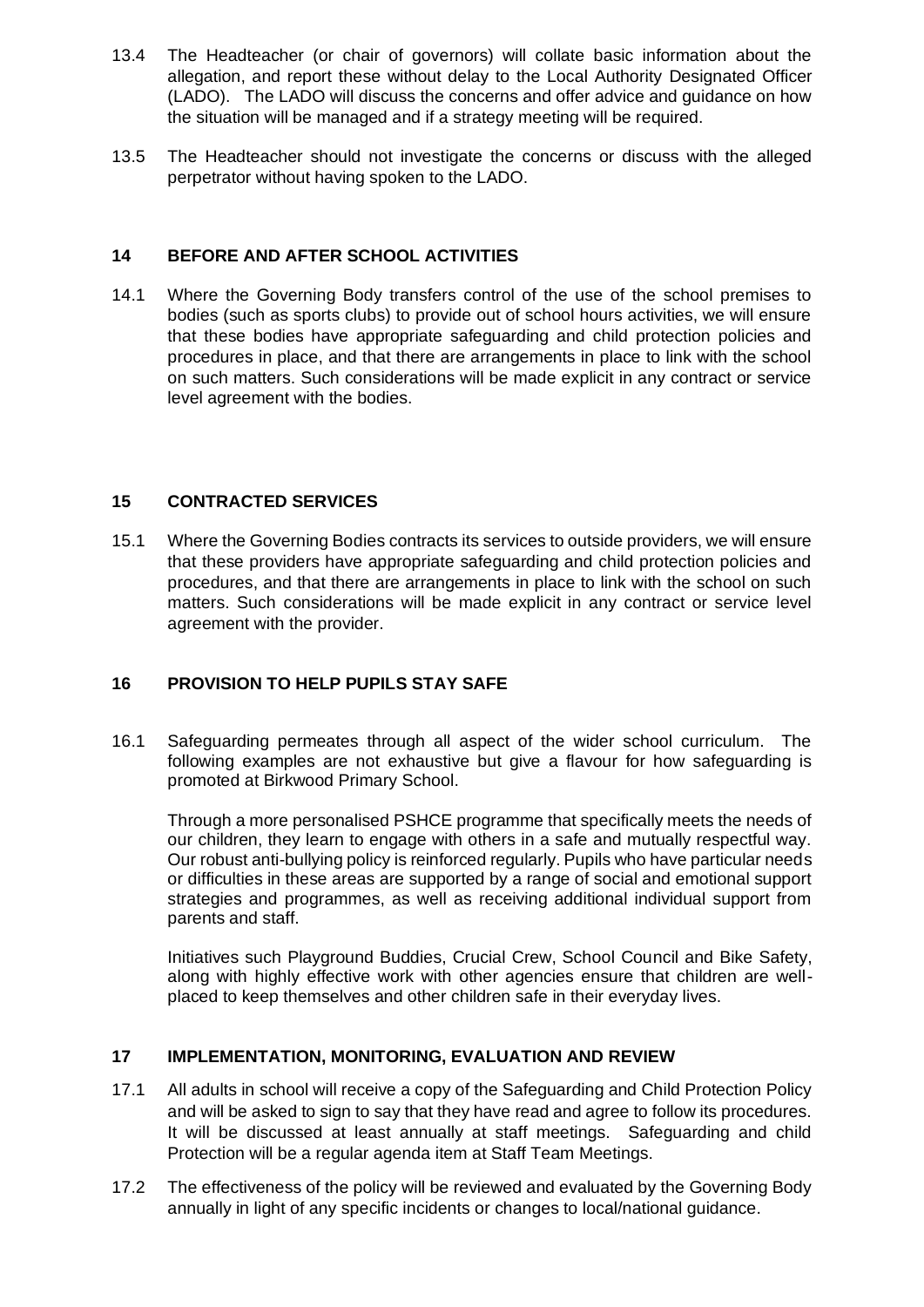- 17.3 The designated governor for safeguarding will monitor one aspect of the school's child protection work termly and report back to the full governing body.
- 17.4 The Headteacher will report on safeguarding matters through the termly report and safeguarding will be a standing item on the agenda at each full governing body meeting. The Headteacher will also complete the Annual Headteacher's Safeguarding report which is submitted to the Local Authority after it has been agreed with the Governing Body.
- 17.5 Parents will be consulted via the parents' questionnaire and pupils via the school council and pupil's questionnaire annually.

## **18 PARENTS AND CARERS**

- 18.1 Parents and carers will be informed that they can have a paper copy of the Child Protection on request.
- 18.2 The policy will also be available on the school website.
- 18.3 Schools should be proactive in their consultations and involvement with parents and carers where there are child protection concerns unless this would be prejudicial to the safety and wellbeing of the child/young person.

## **MONITORING AND REVIEW**

The Governing Body reviews this policy every year. The Governors may, however, review the policy earlier than this, if the government introduces new regulations, or if the governing body receives recommendations on how the policy might be improved. This policy will be reviewed in September 2022 (or before if required).

Signed \_\_\_\_\_\_\_\_\_\_\_\_\_\_\_\_\_\_\_\_\_\_\_\_\_\_\_\_\_\_\_\_Headteacher \_\_\_\_\_\_\_\_\_\_\_\_\_\_\_\_\_\_\_\_\_\_\_\_\_\_\_

Signed Signed **Signed Signed Signed Chair of Governors** Date **Date** 2014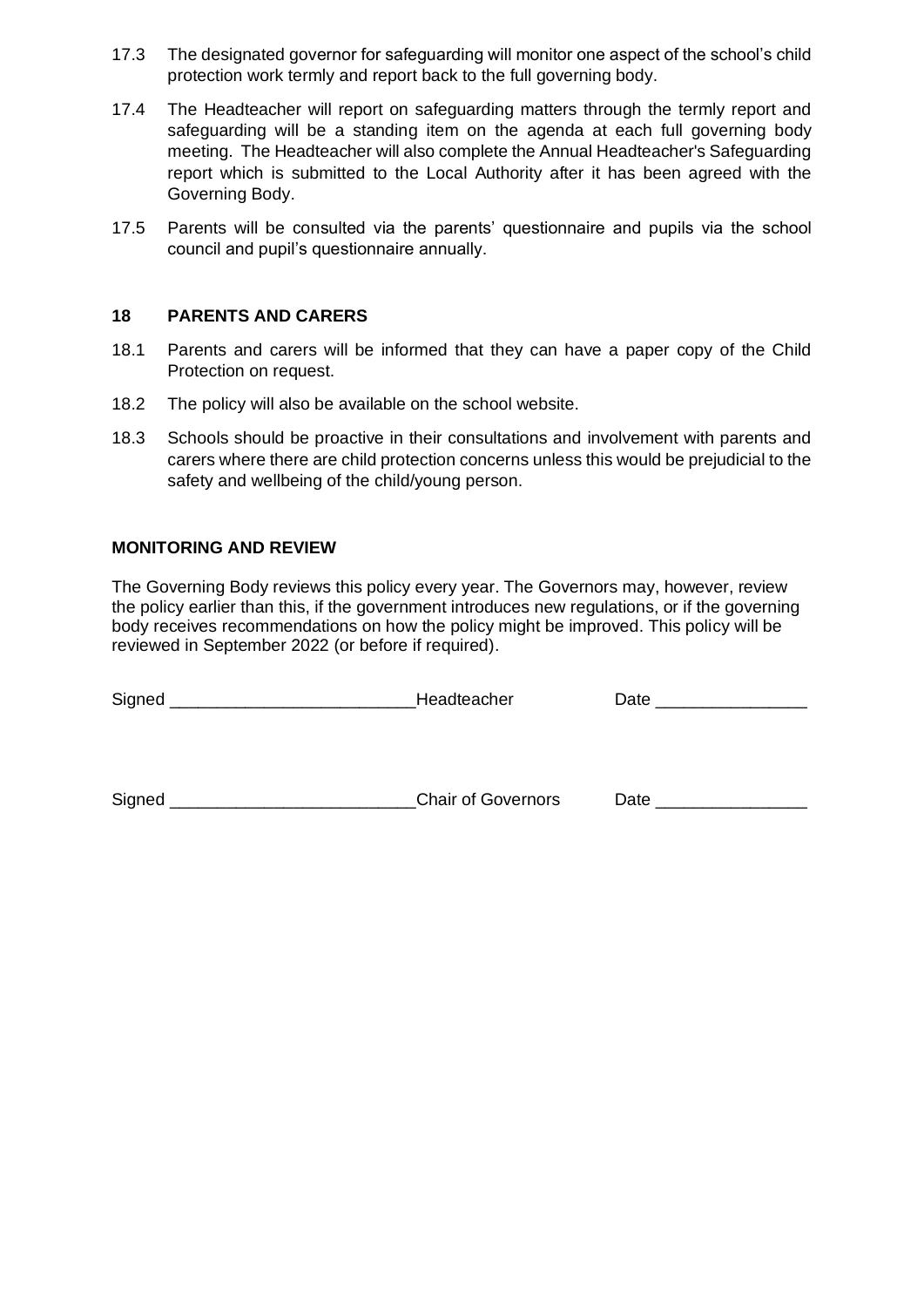# **Appendix 1**

# **Safeguarding Children: Whistle Blowing**

Staff must acknowledge their individual responsibility to bring matters of concern to the attention of the Head Teacher. Although this can be difficult this is particularly important where the welfare of children may be at risk. You may be the first to recognise that something is wrong but may not feel able to express your concerns out of a feeling that this would be disloyal to colleagues or you may fear harassment or victimisation. These feelings, however natural, must never result in a child or young person continuing to be unnecessarily at risk. Remember it is often the most vulnerable children or young people who are targeted. These children need someone like you to safeguard their welfare.

# *Don't think what if I'm wrong - think what if I'm right*

## **Reasons for whistleblowing**

Each individual has a responsibility for raising concerns about unacceptable practice or behaviour in order to:

- prevent the problem worsening or widening
- protect or reduce risks to others
- prevent becoming implicated yourself

# **What stops people from whistleblowing**

- Starting a chain of events which spirals
- Disrupting the work or project
- Fear of getting it wrong
- Fear of repercussions or damaging careers
- Fear of not being believed

## **How to raise a concern**

• You should voice your concerns, suspicions or uneasiness as soon as you feel you can. The earlier a concern is expressed the easier and sooner action can be taken.

• Try to pinpoint exactly what practice is concerning you and why

• Approach the Headteacher

• If your concern is about your immediate manager/Headteacher, or you feel you need to take it to someone outside the school, contact the Chair of Governors, Mr Paul Sabin, or the Local Authority Designated Officer

• Make sure you get a satisfactory response - don't let matters rest

• Put your concerns in writing, outlining the background and history, giving names, dates and places where you can.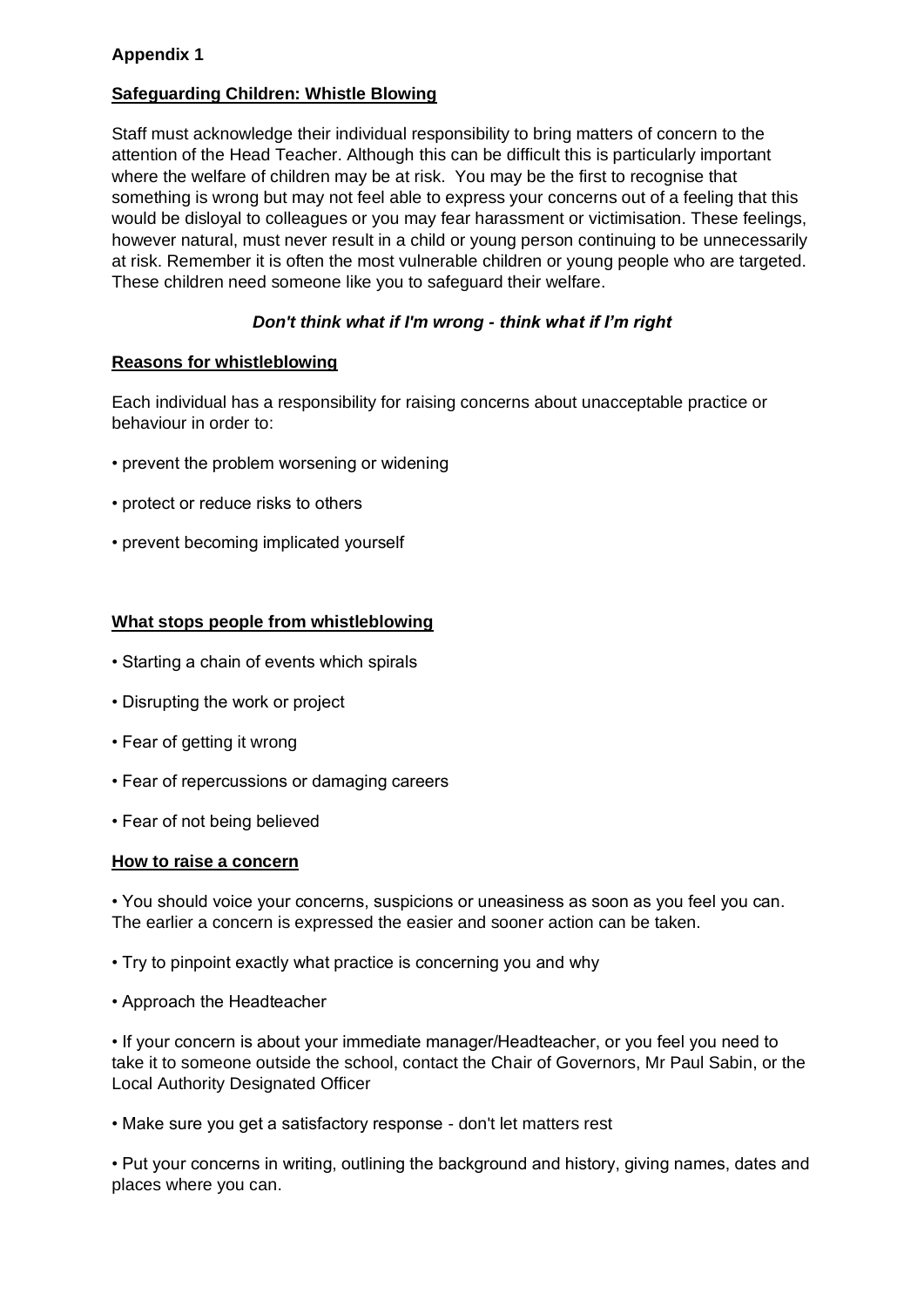• A member of staff is not expected to prove the truth of an allegation but you will need to demonstrate sufficient grounds for the concern.

# **What happens next?**

- You should be given information on the nature and progress of any enquiries
- Your employer has a responsibility to protect you from harassment or victimisation

• No action will be taken against you if the concern proves to be unfounded and was raised in good faith.

• Malicious allegations may be considered as a disciplinary offence

# **Self reporting**

There may be occasions where a member of staff has a personal difficulty, perhaps a physical or mental health problem, which they know to be impinging on their professional competence. Staff have a responsibility to discuss such a situation with their line manager so professional and personal support can be offered. Whilst such reporting will remain confidential in most instances, this cannot be guaranteed where personal difficulties raise concerns about the welfare or safety of children

# **Further advice and support**

It is recognised that whistle blowing can be difficult and stressful. Advice and support is available from your line manager, HR department and/or your professional or trade union.

*"Absolutely without fail- challenge poor practice or performance. If you ignore or collude with*

*poor practice it makes it harder to sound the alarm when things go wrong"* 

(reproduced with acknowledgement to "Sounding the Alarm" – Barnardos)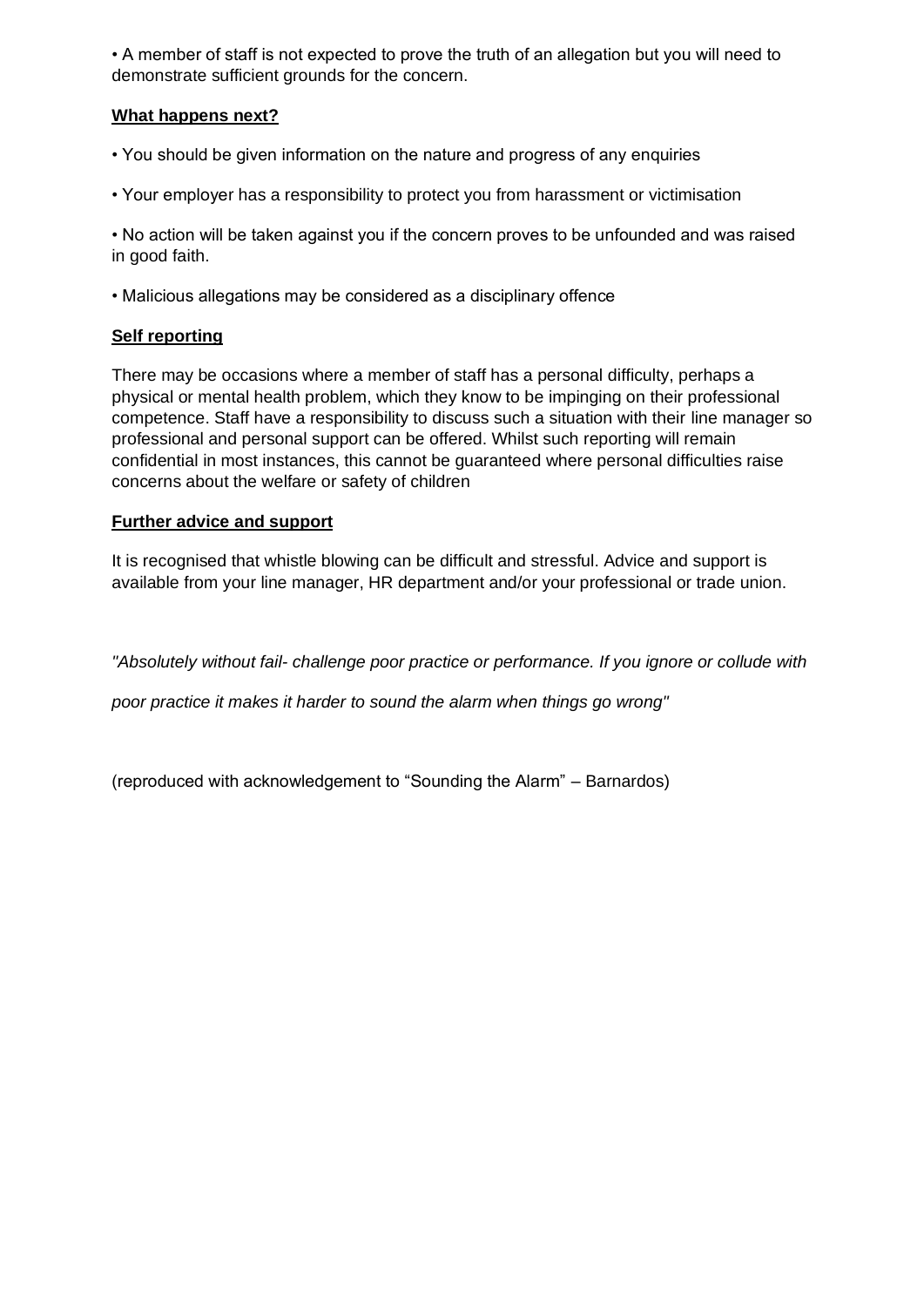# **Appendix 2: Definitions and Symptoms of Abuse**

There are four main categories of abuse – physical injury, neglect, sexual abuse and emotional abuse. The list of symptoms given is not exhaustive or comprehensive but consists of frequently observed symptoms. It is important to remember that most abuse involves more than one main type, for example, sexual and emotional abuse may be recognised together. These symptoms, for example cuts and grazes, may also be accidental and not a sign of abuse.

# **Physical Abuse**

Actual or risk of physical injury to a child or failure to prevent physical injury (or suffering) to a child, including deliberate poisoning, suffocation and factitious illness by proxy. This includes excessive punishment.

# **Symptoms:**

| Behaviour changes/wet bed/withdrawal/regression | Finger marks    |
|-------------------------------------------------|-----------------|
| Frequent unexplained injuries                   | Broken bones    |
| Afraid of physical contact                      | Cuts and grazes |
| Violent behaviour during role play              | Cigarette burns |
| Unwillingness to change clothes                 | Cowering        |
| Aggressive language and use of threats          |                 |
| Bruising in unusual areas                       |                 |

Changing explanation of injuries

Not wanting to go home with parent or carer

## **Neglect**

Actual or risk of persistent or severe neglect of a child or the failure to protect a child from exposure to any kind of danger, including cold or starvation. Extreme failure to carry out important aspects of care, resulting in the significant impairment of the child's health or development, including failure to thrive.

Symptoms:

| Lack of appropriate clothing | Dirty                |
|------------------------------|----------------------|
| $Cold$ – complaining of      | Body sores           |
| Hunger – complaining of      | Urine smells         |
| Unkempt hair                 | No parental interest |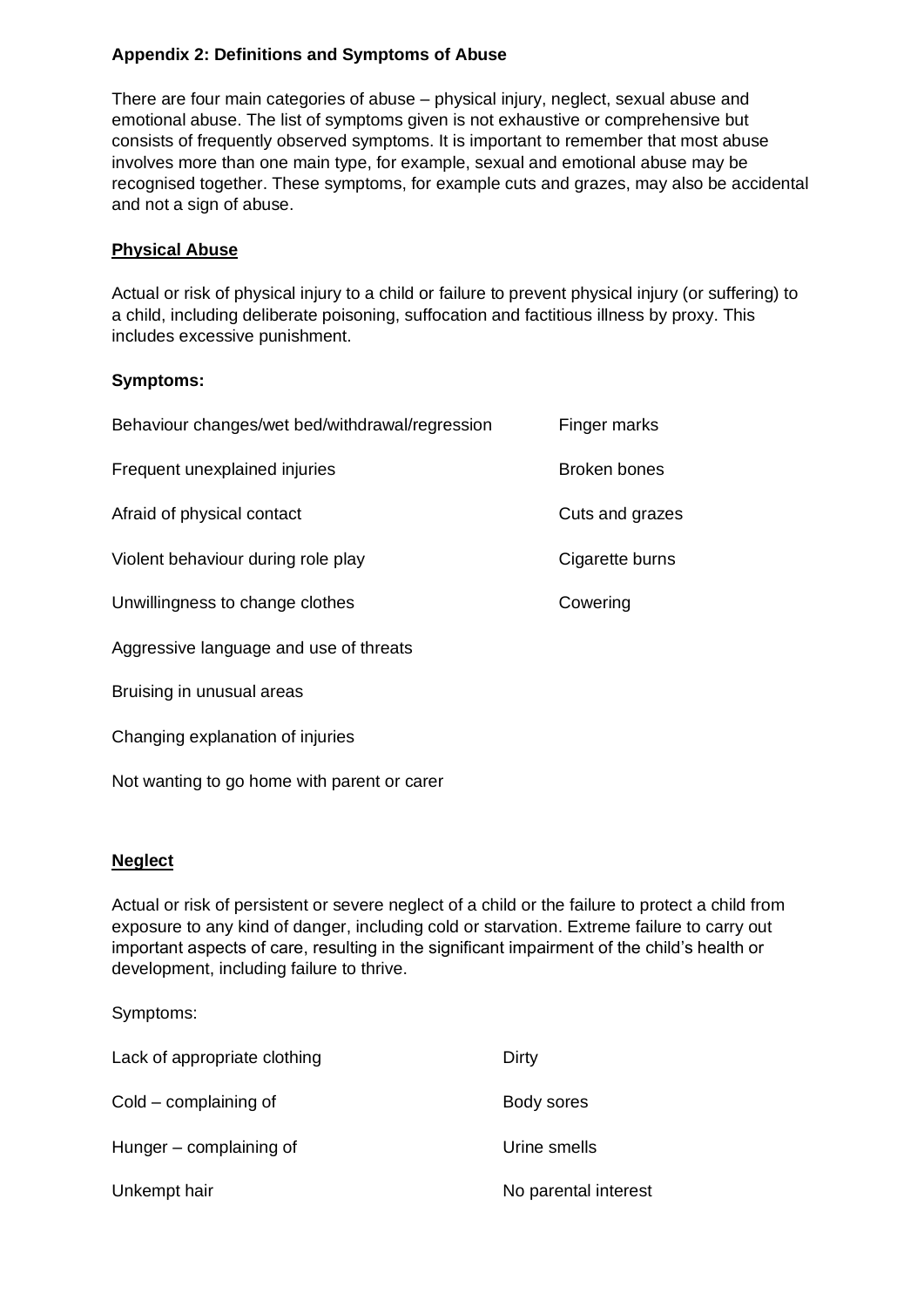| Not wanting to communicate           | Behaviour problems        |
|--------------------------------------|---------------------------|
| Attention seeking                    | Lack of respect           |
| Often in trouble – police            | <b>Bullying</b>           |
| Use of bad language                  | Always out at all hours   |
| Lack of confidence – low self-esteem | Stealing                  |
| Jealousy                             | Significantly underweight |

# **Sexual Abuse**

Symptoms:

Actual or risk of sexual exploitation of a child or adolescent. The child may be dependent and/or developmentally immature. The involvement of dependent, immature children and adolescents in activities to which they are unable to give informed consent or that violate the social taboos of family roles.

| ovinpronto.                                                            |                   |  |
|------------------------------------------------------------------------|-------------------|--|
| Inappropriate behaviour - language                                     | Withdrawn         |  |
| Change of behaviour                                                    | Role play         |  |
| Rejecting physical contact or demanding attention                      | Rocking           |  |
| Physical evidence – marks, bruising                                    | Knowledge         |  |
| Pain going to toilet, strong urine                                     | Stained underwear |  |
| Bruising/marks near genital area                                       |                   |  |
| Drawing – inappropriate knowledge                                      |                   |  |
| Relationships with other adults or children for example, being forward |                   |  |

## **Emotional Abuse**

Actual or risk of severe adverse effect on the emotional and behavioural development of a child caused by persistent or severe emotional ill-treatment or rejection. It is important to remember that all abuse involves some emotional ill-treatment.

| Symptoms: |                          |
|-----------|--------------------------|
| Crying    | Rocking                  |
| Withdrawn | Not wanting to socialise |
| Cringing  | <b>Bad behaviour</b>     |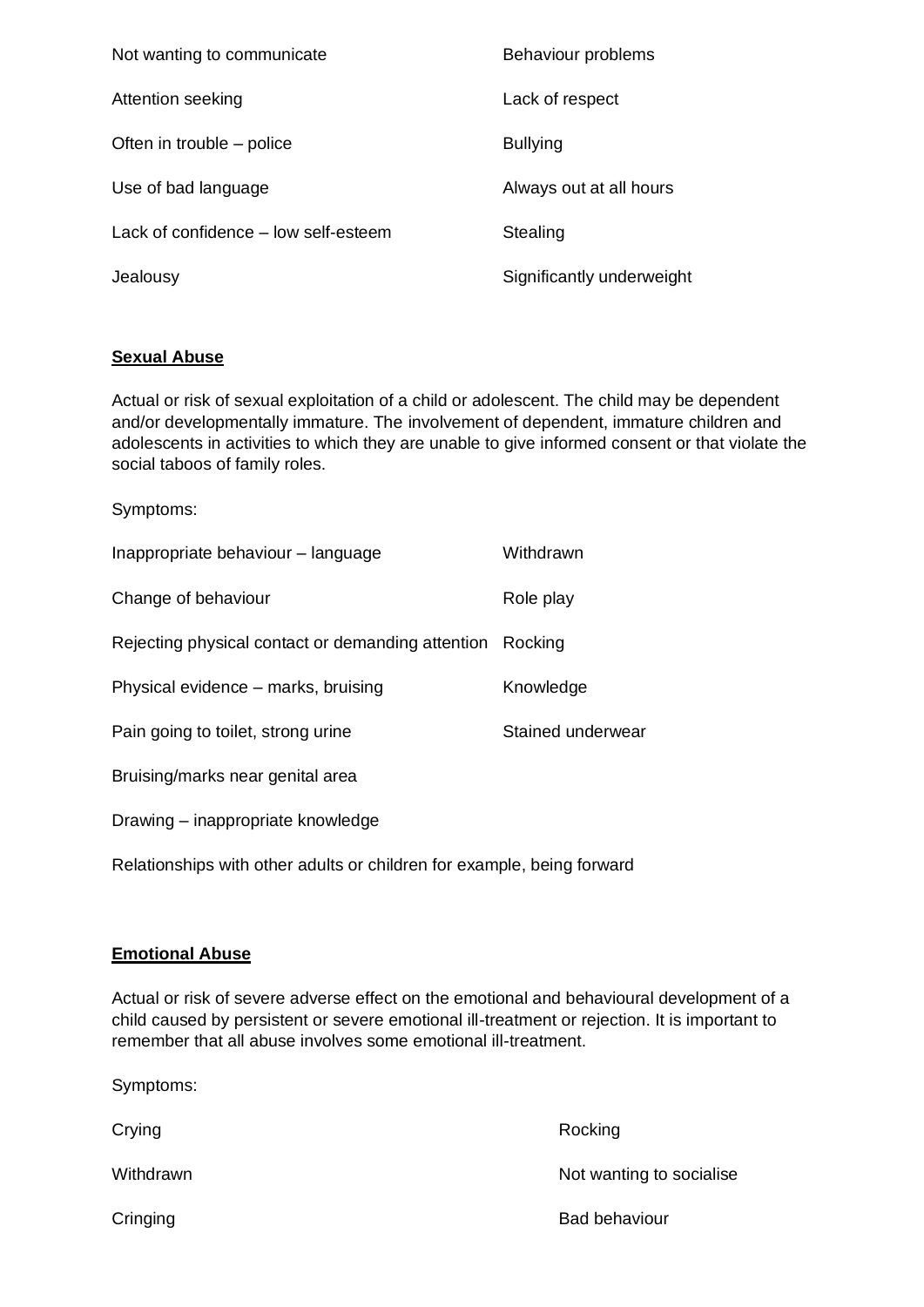Aggression **Behaviour** changes Bribery by parent **Self** infliction Lack of confidence **Attention** seeking Isolation from peers – unable to communicate Clingy Afraid of authoritative figures

Treating others as you have been treated

Picking up points through conversation with children

Staff at Birkwood are aware and know how to reassure victims of abuse that they are being taken seriously and will be supported. Children at Birkwood will never be made to feel ashamed or that they are creating a problem by reporting abuse, sexual violence or sexual harassment.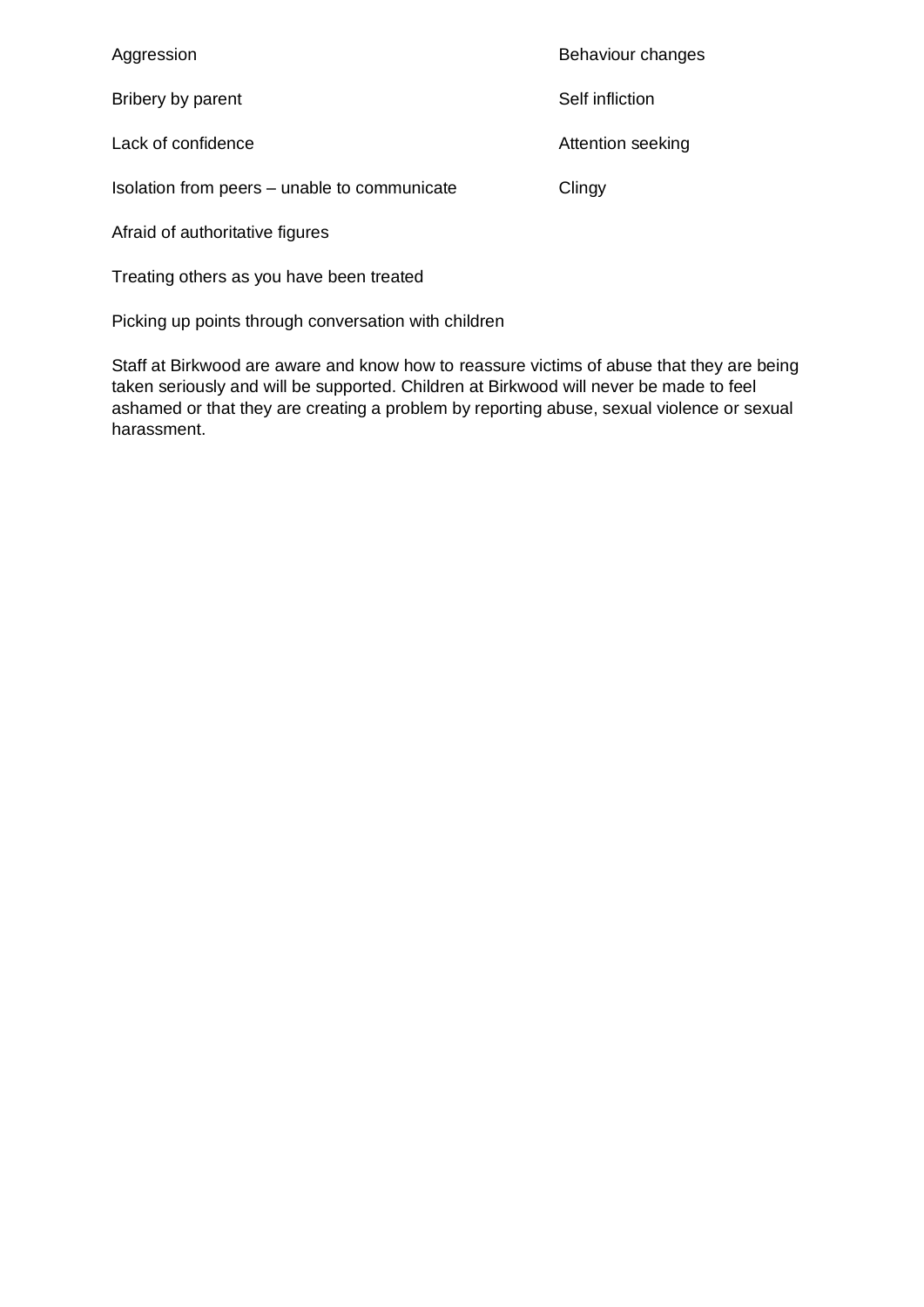# **Appendix 3: Specific Safeguarding Issues**

The following are current issues raised by the government. This is not an exhaustive list and will be updated as necessary.

Birkwood Primary School provide all staff, including directors and volunteers with information and training where appropriate on all issues, including what signs to look out for and responsibilities of all staff.

Issues in bold are currently considered as specific issues within Barnsley.

- Child Criminal Exploitation
- Child Sexual Exploitation
- Contextual Safeguarding\*
- County Lines\*
- **Domestic Violence**
- Fabricated or Induced Illness
- Female Genital Mutilation
- Forced Marriage
- Gender-based violence
- Honour based violence
- **Mental health\***
- Peer on peer abuse\*
- Private fostering
- Radicalisation
- Serious violence\*
- **Substance misuse**
- Trafficking

\*denotes further information found in the Appendices of this policy.

More information about these issues can be obtained by contacting the Designated Safeguarding Lead.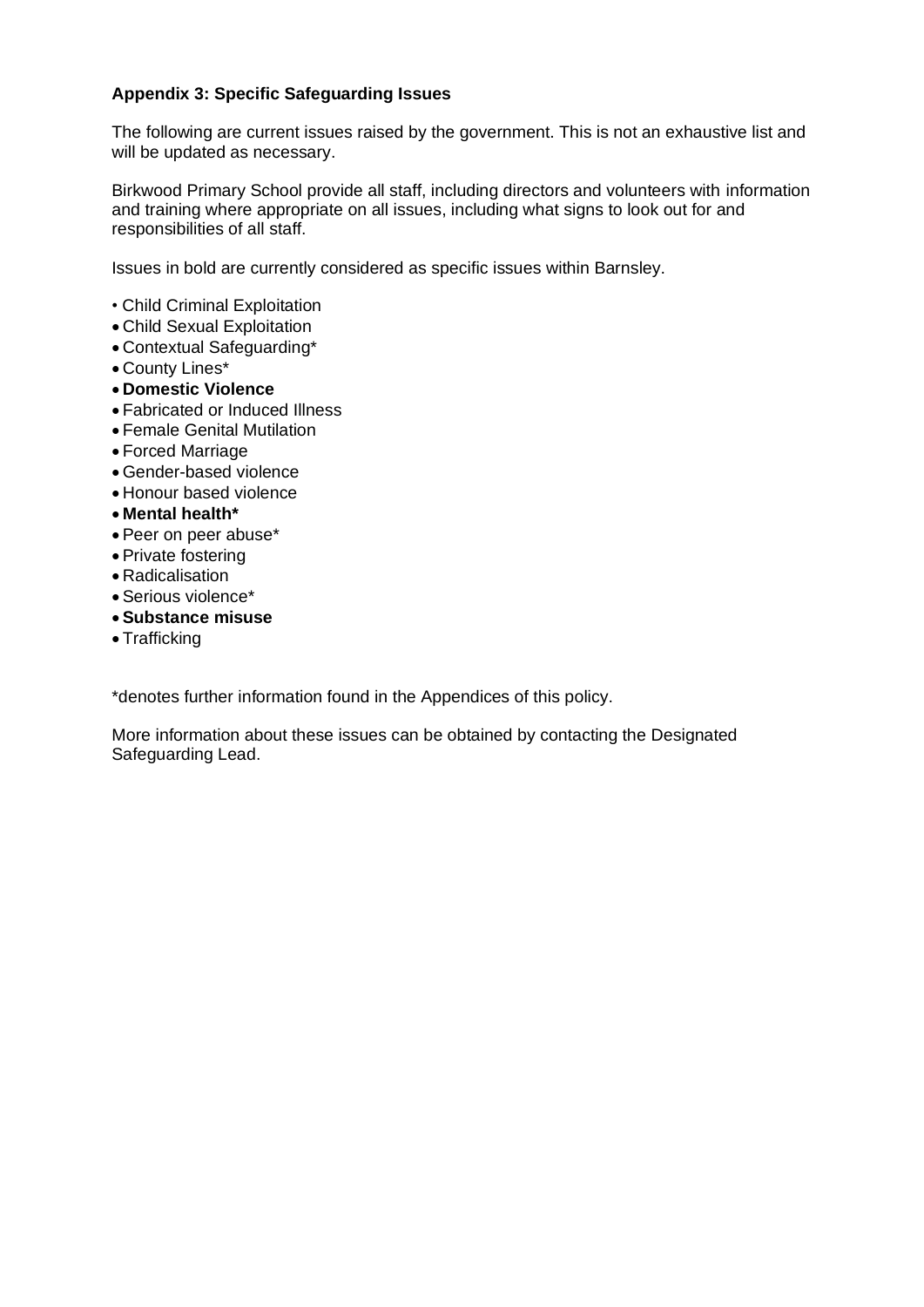#### **Appendix 4: County Lines**

County lines is a term used to describe gangs and organised criminal networks involved in exporting illegal drugs (primarily crack cocaine and heroin) into one or more importing areas [within the UK], using dedicated mobile phone lines or other form of "deal line".

Exploitation is an integral part of the county lines offending model with children and vulnerable adults exploited to move [and store] drugs and money. Offenders will often use coercion, intimidation, violence (including sexual violence) and weapons to ensure compliance of victims. Children can be targeted and recruited into county lines in a number of locations including schools, further and higher educational institutions, pupil referral units, special educational needs schools, children's homes and care homes. Children are often recruited to move drugs and money between locations and are known to be exposed to techniques such as 'plugging', where drugs are concealed internally to avoid detection. Children can easily become trapped by this type of exploitation as county lines gangs create drug debts and can threaten serious violence and kidnap towards victims (and their families) if they attempt to leave the county lines network.

One of the ways of identifying potential involvement in county lines are missing episodes (both from home and school), when the victim may have been trafficked for the purpose of transporting drugs and a referral to the National Referral Mechanism103 should be considered. If a child is suspected to be at risk of or involved in county lines, a safeguarding referral should be considered alongside consideration of availability of local services/third sector providers who offer support to victims of county lines exploitation.

Further information on the signs of a child's involvement in county lines is available in guidance published by the Home Office:

https://www.gov.uk/government/publications/criminal-exploitation-of-children-and-vulnerableadults-county-lines/criminal-exploitation-of-children-and-vulnerable-adults-county-lines

County Lines can also be linked to **Serious Violence**. All staff are aware of the indicators, which may signal children are at risk from, or are involved with serious violent crime. These may include increased absence from school, a change in friendships or relationships with older individuals or groups, a significant decline in performance, signs of self-harm or a significant change in wellbeing, or signs of assault or unexplained injuries. Unexplained gifts or new possessions could also indicate that children have been approached by, or are involved with, individuals associated with criminal networks or gangs and may be at risk of criminal exploitation.

All staff are aware of the range of risk factors which increase the likelihood of involvement in serious violence, such as being male, having been frequently absent or permanently excluded from school, having experienced child maltreatment and having been involved in offending, such as theft or robbery.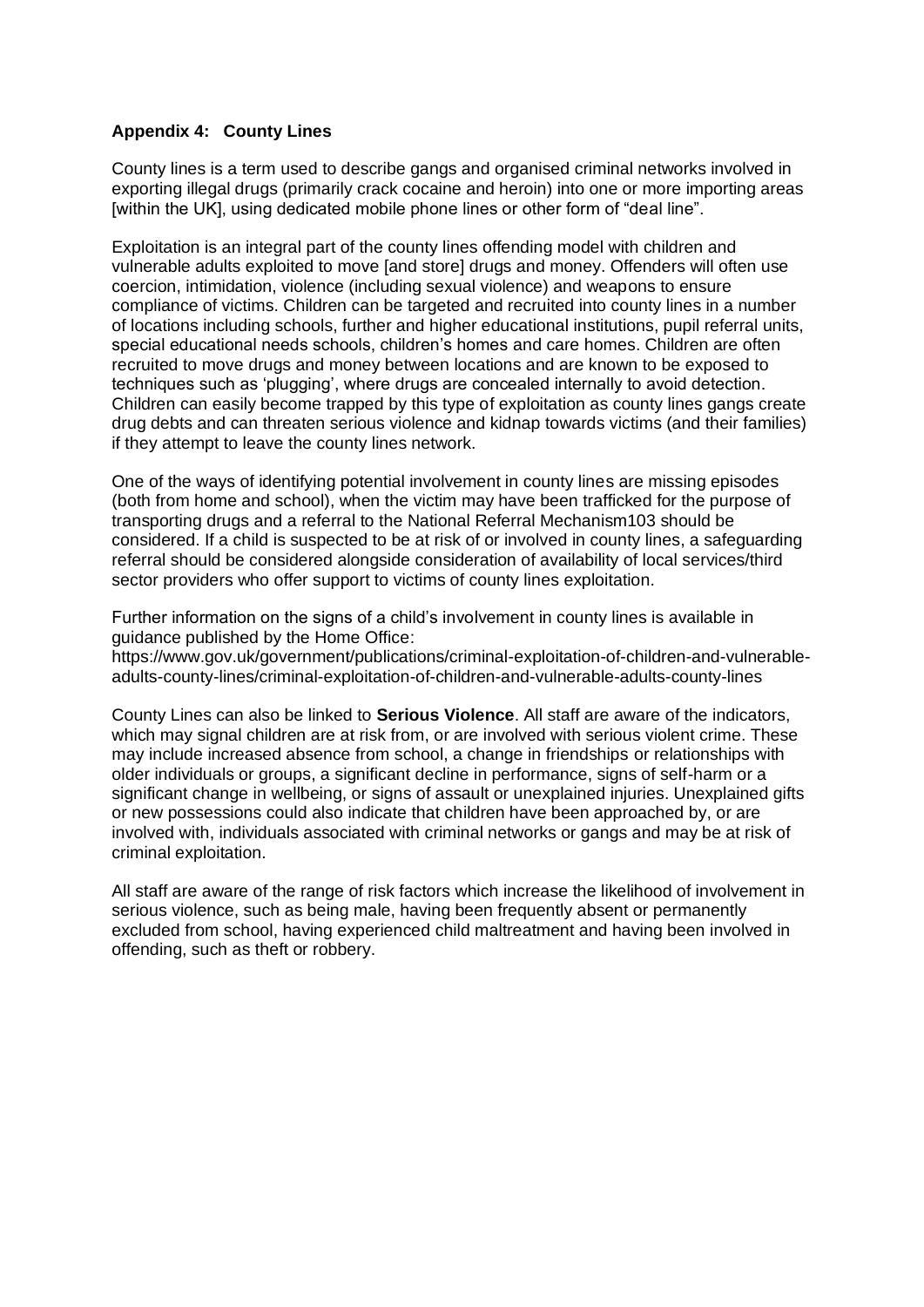# **Appendix 5: Contextual Safeguarding**

# **What is Contextual Safeguarding?**

Contextual Safeguarding is an approach to understanding, and responding to, young people's experiences of significant harm beyond their families. It recognises that the different relationships that young people form in their neighbourhoods, schools and online can feature violence and abuse. Parents and carers have little influence over these contexts, and young people's experiences of extra-familial abuse can undermine parent-child relationships. Therefore children's social care practitioners need to engage with individuals and sectors who do have influence over/within extra- familial contexts, and recognise that assessment of, and intervention with, these spaces are a critical part of safeguarding practices. Contextual Safeguarding, therefore, expands the objectives of child protection systems in recognition that young people are vulnerable to abuse in a range of social contexts.

#### [https://contextualsafeguarding.org.uk/assets/documents/Contextual-Safeguarding-](https://contextualsafeguarding.org.uk/assets/documents/Contextual-Safeguarding-Briefing.pdf)[Briefing.pdf](https://contextualsafeguarding.org.uk/assets/documents/Contextual-Safeguarding-Briefing.pdf)

All staff are aware that safeguarding incidents and/or behaviours can be associated with factors outside the school or college and/or can occur between children outside of these environments. All staff, but especially the designated safeguarding lead (and deputies) will consider whether children are at risk of abuse or exploitation in situations outside their families. Extra-familial harms take a variety of different forms and children can be vulnerable to multiple harms including (but not limited to) sexual exploitation, criminal exploitation, and serious youth violence.

This Contextual Assessment guidance toolkit has been developed by The University of Bedfordshire with Hackney Children and Families Services to support practitioners to consider how to assess and develop responses to risk in schools. The toolkit is designed to support practitioners to carry out a contextual assessment within a secondary school context.

Schools have been identified as sites in which young people can experience and/or be safeguarded from abuse and violence. From experiences of sexual harassment and sexual violence through to physical assaults, relationship-based abuse, bullying and grooming into exploitative networks, young people have told practitioners, researchers and journalists about risks they have faced in educational settings.

As such it is critical that when young people experience abuse and violence and this is in some way associated to their school environment or school relationships – that the school itself features within the process of assessment and intervention. If we want to address the factors that cause abuse, or provide an opportunity for abuse to occur, then these factors needs to be identified explored and addressed – and school assessments is one way to achieve this.

<https://contextualsafeguarding.org.uk/publications/school-assessment-toolkit>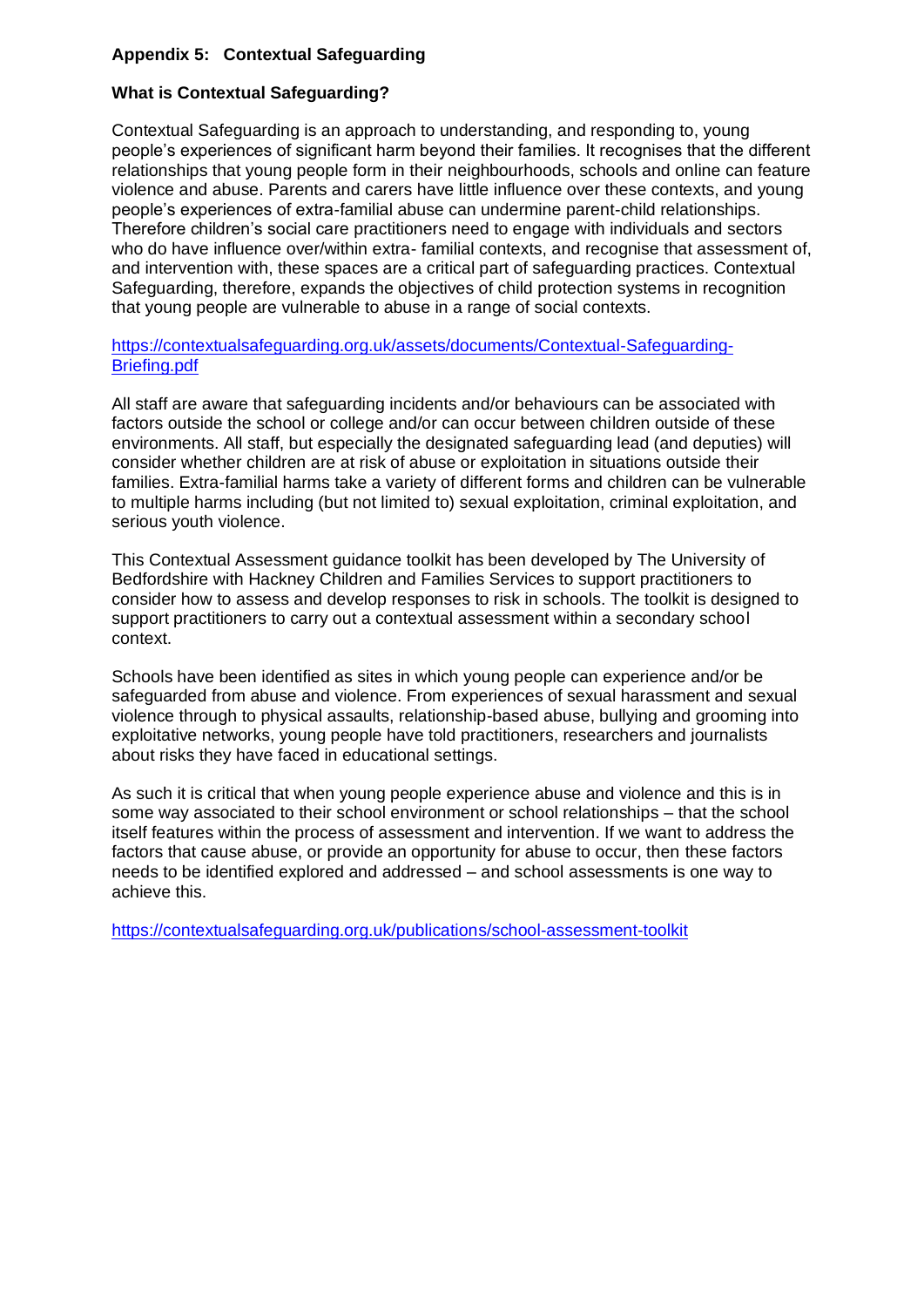# **Appendix 6: Mental Health**

All staff are aware that mental health problems can, in some cases, be an indicator that a child has suffered or is at risk of suffering abuse, neglect or exploitation, however only appropriately trained professionals should attempt to make a diagnosis of a mental health problem. Staff understand that they are well placed to observe children day-to-day and identify those whose behaviour suggests that they may be experiencing a mental health problem or be at risk of developing one.

Where children have suffered abuse and neglect, or other potentially traumatic adverse childhood experiences, this can have a lasting impact throughout childhood, adolescence and into adulthood. Staff are aware how these children's experiences, can impact on their mental health, behaviour and education.

If staff have a mental health concern about a child that is also a safeguarding concern, immediate action will be taken, following the protocol set out in the policy and speaking to the designated safeguarding lead or a deputy.

The DfE has published advice and guidance on Preventing and Tackling Bullying, and Mental Health and Behaviour in Schools.

<https://www.gov.uk/government/publications/mental-health-and-behaviour-in-schools--2>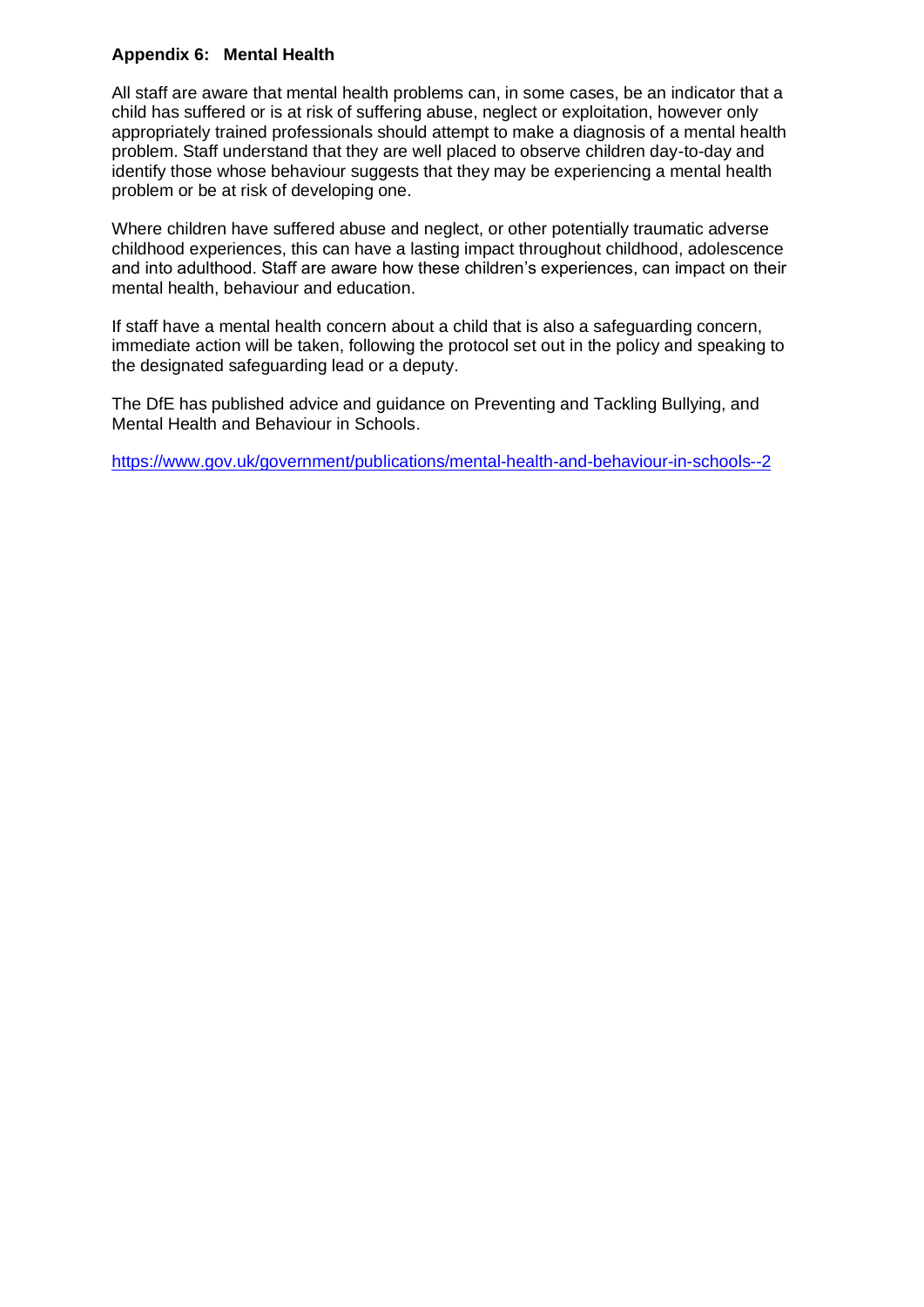# **Appendix 7: Peer-on-Peer Abuse**

Children can abuse other children. This is generally referred to as peer-on-peer abuse and can take many forms. Birkwood Primary School has a zero tolerance policy towards peer-onpeer abuse and never perceives it as 'just banter' or 'having a laugh'. This can include (but is not limited to) bullying (including cyberbullying); sexual violence and sexual harassment; physical abuse such as hitting, kicking, shaking, biting, hair pulling, or otherwise causing physical harm; sexting and initiating/hazing type violence and rituals. Staff are aware that children can abuse other pupils, including through:

- Bullying (including cyber-bullying)
- Physical abuse
- Sexual violence and sexual harassment
- Upskirting
- **Sexting**
- Initiation/hazing type violence and rituals

The signs of peer on peer abuse can be:

- absence from school or disengagement from school activities
- physical injuries
- mental or emotional health issues
- becoming withdrawn lack of self esteem
- lack of sleep
- alcohol or substance misuse
- changes in behaviour
- inappropriate behaviour for age
- abusive towards others

To prevent peer on peer abuse at Birkwood we create an environment based on equality and informed choice allowing children to know their rights and what to do if they are unhappy about something. We understand our local community and the context in which children and young people at our school are growing up.

We ensure children know the risks by talking about peer on peer abuse in an age appropriate way. Staff create opportunities for children to weigh up risks and recognise that sometimes this means they will take risks we as adults and professionals disagree with. Our role is to encourage children to make the healthiest long-term choices and keep them safe from harm as far as possible. This in turn also gives children the opportunity to share any episodes of peer-on-peer abuse and feel confident the matter will be taken seriously.

We actively encourage safe relationships with their family, their peers and with staff, through an environment where it is OK to talk, even about the most difficult things.

Staff are aware of the signs and know what to do – recording and acting on information following safeguarding procedures and are confident to raise peer-on-peer abuse as a possibility, however are also aware that just because none has been reported – this doesn't mean it isn't happening. Each individual case will be managed, monitored, recorded and followed up as detailed in other sections of this policy. This includes supporting any child who has suffered from an incident and/or who needs support either from a victim or perpetrator perspective. When an incident involves sexual violence and/or sexual harassment school will also follow the school's Sexual Violence and Sexual Harassment Policy and guidance detailed within Part five of Keeping Children Safe in Education 2021: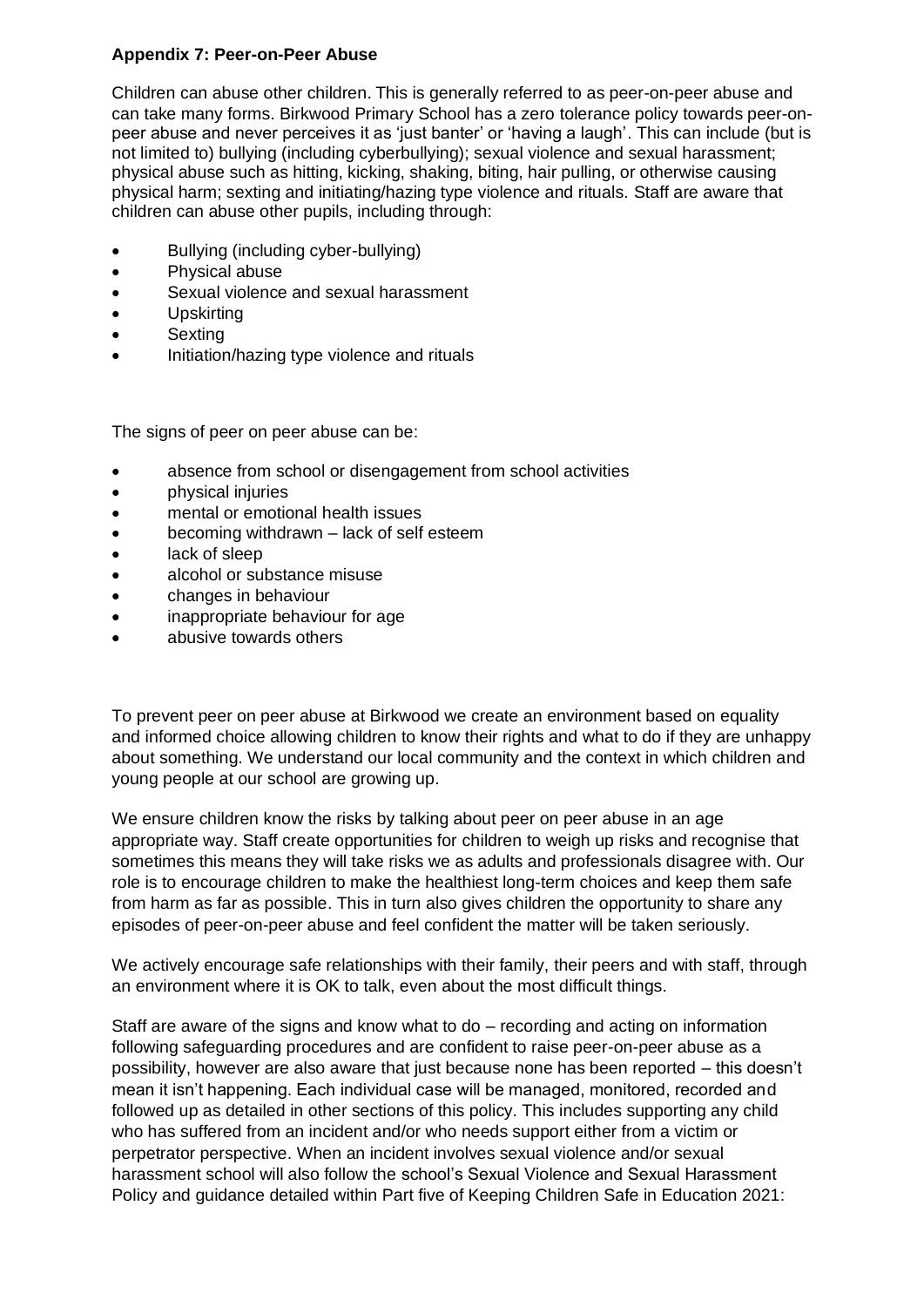child on child sexual violence and harassment and Sexual violence and sexual harassment between children in schools and colleges, May 2018.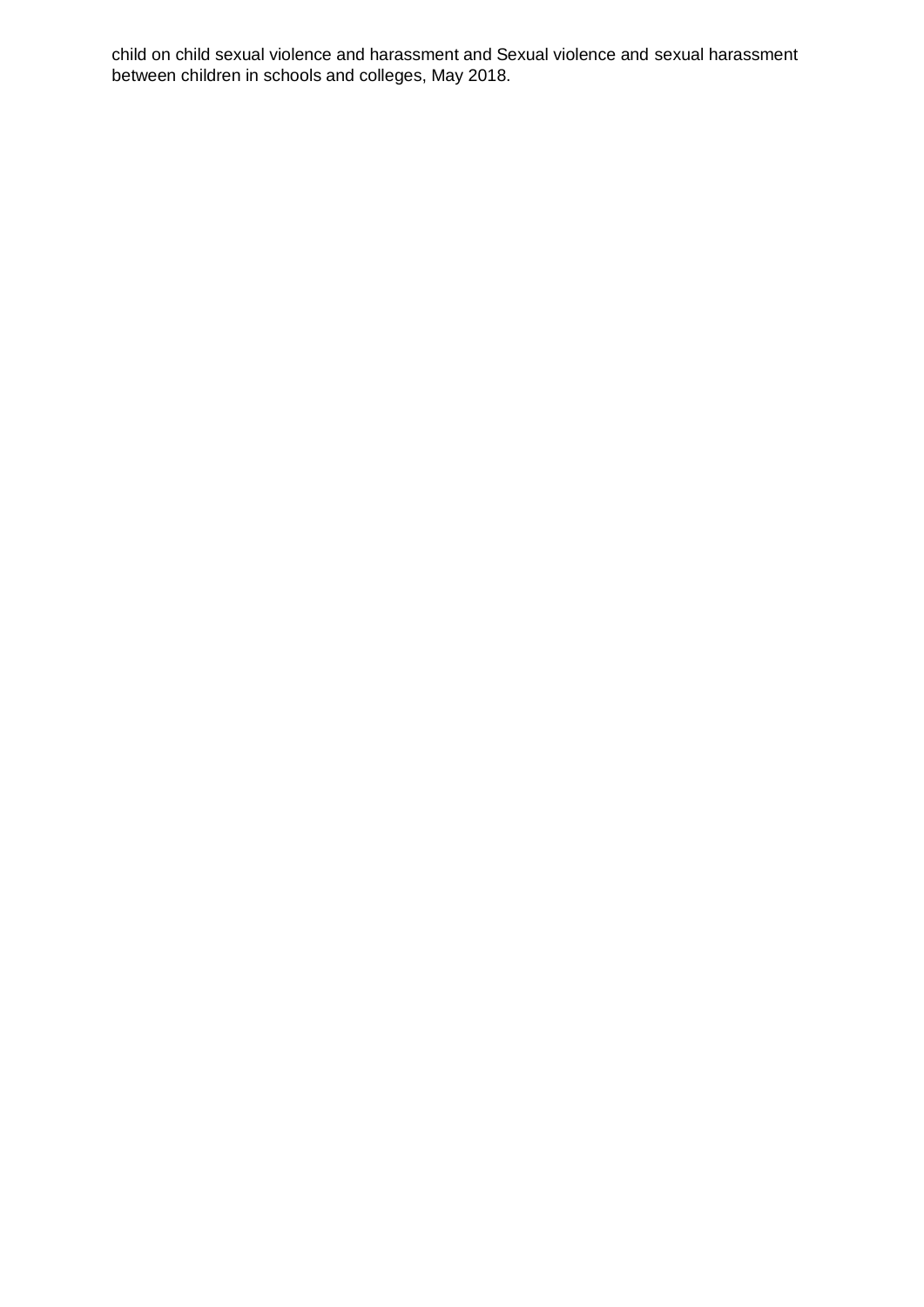#### **Appendix 8: Online safety**

**This section should be read alongside the school's E-Safety policy and the below online links:**

#### **[https://www.gov.uk/government/publications/sharing-nudes-and-semi-nudes-advice](https://www.gov.uk/government/publications/sharing-nudes-and-semi-nudes-advice-for-education-settings-working-with-children-and-young-people)[for-education-settings-working-with-children-and-young-people](https://www.gov.uk/government/publications/sharing-nudes-and-semi-nudes-advice-for-education-settings-working-with-children-and-young-people)**

At Birkwood Primary School, we recognise, as stated in the January 2021 update to Keeping Children Safe in Education',

'*that the use of technology has become a significant component of many safeguarding issues. Child sexual exploitation; radicalisation; sexual predation: technology often provides the platform that facilitates harm'.*

Our effective approach to online safety empowers staff to protect and educate the whole school community in the use of technology and establishes mechanisms to identify, intervene in, and escalate any incident where appropriate. This approach is underpinned by our whole school ethos towards online safety and the ever changing online domain(s).

The breadth of online issues/risks are considered and in particular the three areas of risk:

- **content:** being exposed to illegal, inappropriate or harmful content, for example: pornography, fake news, racism, misogyny, self-harm, suicide, anti-Semitism, radicalisation and extremism.
- **contact:** being subjected to harmful online interaction with other users; for example: peer to peer pressure, commercial advertising and adults posing as children or young adults with the intention to groom or exploit them for sexual, criminal, financial or other purposes'.
- **conduct:** personal online behaviour that increases the likelihood of, or causes, harm; for example, making, sending and receiving explicit images (e.g consensual and nonconsensual sharing of nudes and semi-nudes and/or pornography, sharing other explicit images and online bullying; and
- **commerce:** risks such as online gambling, inappropriate advertising, phishing and or financial scams.

We will do everything reasonably possible to limit children's exposure to the above risks from the school's IT systems and ensure we have appropriate filters and monitoring systems in place. In addition, we will consider how IT is a valuable tool for learning and manage the exposure to IT for educational benefit vs. harmful content. School will educate children regarding harmful online content and how to respond to such instances both in school and at home, in an age appropriate manner. Thereby school are not "over blocking", potentially leading to unreasonable restrictions as to what children can be taught with regard to online teaching and safeguarding.

School also recognise that whilst filtering and monitoring is an important part of the online safety picture, it is only one part. We also pay close consideration to the whole community approach to online safety. This includes a clear policy on the use of mobile technology in school and also considers that many children have unlimited and unrestricted access to the internet via 3G, 4G and 5G - school carefully considers how this is managed within school and how parents/carers can support their children at home. Should any incidents arise that are considered to be of a cause for concern and/or safeguarding nature, school will manage these incidents on an individual basis and in the appropriate way dependent on individual